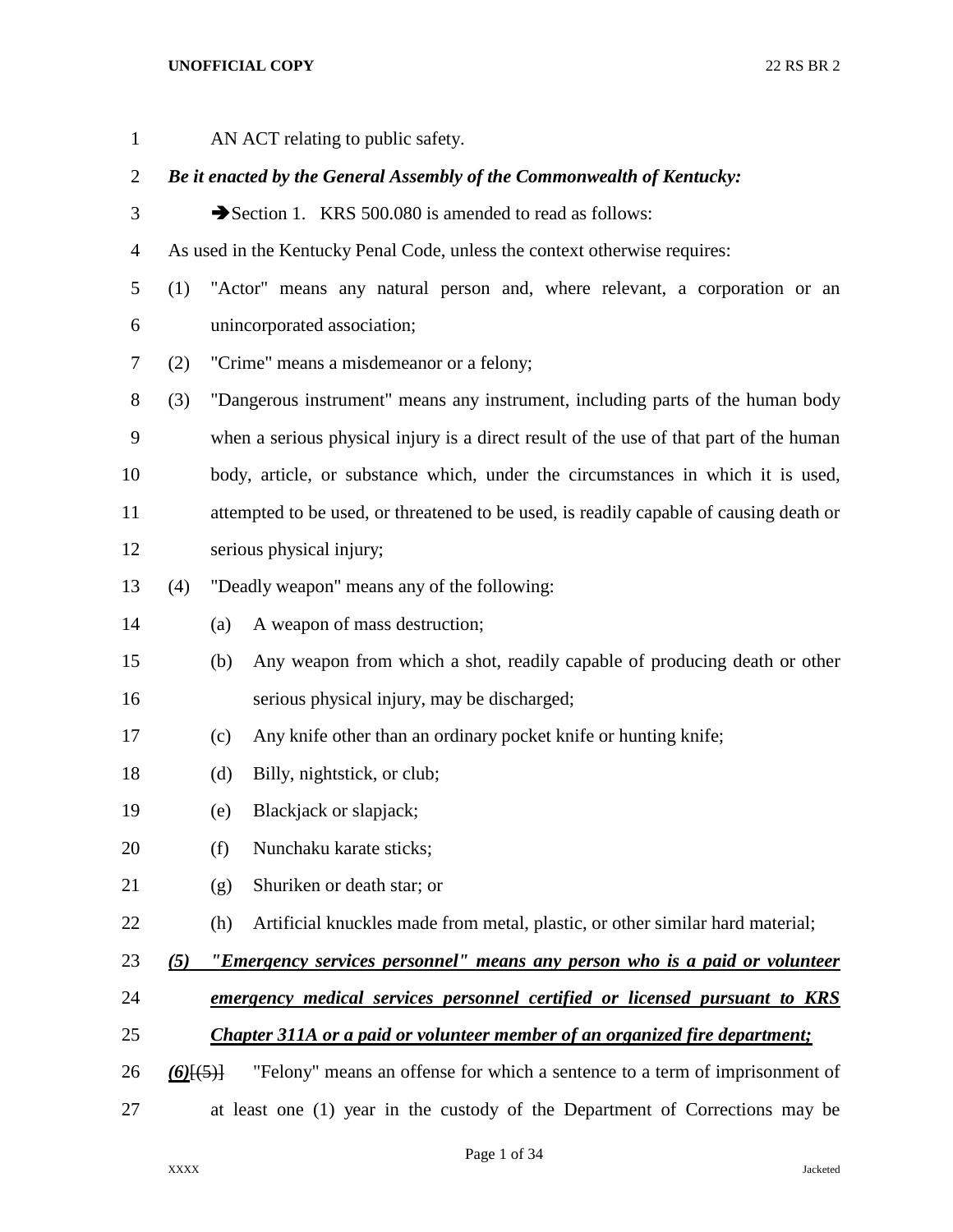| $\mathbf{1}$   | imposed;                                                                                          |
|----------------|---------------------------------------------------------------------------------------------------|
| $\overline{2}$ | (7) "Firework" means any composition or device for the purpose of producing a                     |
| 3              | visible or an audible effect by combustion, deflagration, or detonation, including                |
| 4              | <b>but not limited to bottle rockets, Roman candles, and firecrackers;</b>                        |
| 5              | "Government" means the United States, any state, county, municipality, or<br>$(8)$ $(6)$          |
| 6              | other political unit, or any department, agency, or subdivision of any of the                     |
| 7              | foregoing, or any corporation or other association carrying out the functions of                  |
| 8              | government;                                                                                       |
| 9              | "He" means any natural person and, where relevant, a corporation or an<br>$(9)$ $\{7\}$           |
| 10             | unincorporated association;                                                                       |
| 11             | "Law" includes statutes, ordinances, and properly adopted regulatory<br>$(10)$ $(8)$ $(8)$        |
| 12             | provisions. Unless the context otherwise clearly requires, "law" also includes the                |
| 13             | common law;                                                                                       |
| 14             | "Minor" means any person who has not reached the age of majority as defined<br>$(11)$ $(9)$ $(9)$ |
| 15             | in KRS 2.015;                                                                                     |
| 16             | $(12)$ [ $(10)$ ] "Misdemeanor" means an offense, other than a traffic infraction, for which a    |
| 17             | sentence to a term of imprisonment of not more than twelve (12) months can be                     |
| 18             | imposed;                                                                                          |
| 19             | $(13)$ [ $(11)$ ] "Offense" means conduct for which a sentence to a term of imprisonment or to    |
| 20             | a fine is provided by any law of this state or by any law, local law, or ordinance of a           |
| 21             | political subdivision of this state or by any law, order, rule, or regulation of any              |
| 22             | governmental instrumentality authorized by law to adopt the same;                                 |
| 23             | $(14)$ [ $(12)$ ] "Person" means a human being, and where appropriate, a public or private        |
| 24             | corporation, an unincorporated association, a partnership, a government, or a                     |
| 25             | governmental authority;                                                                           |
| 26             | $(15)$ [ $(13)$ ] "Physical injury" means substantial physical pain or any impairment of          |

physical condition;

Page 2 of 34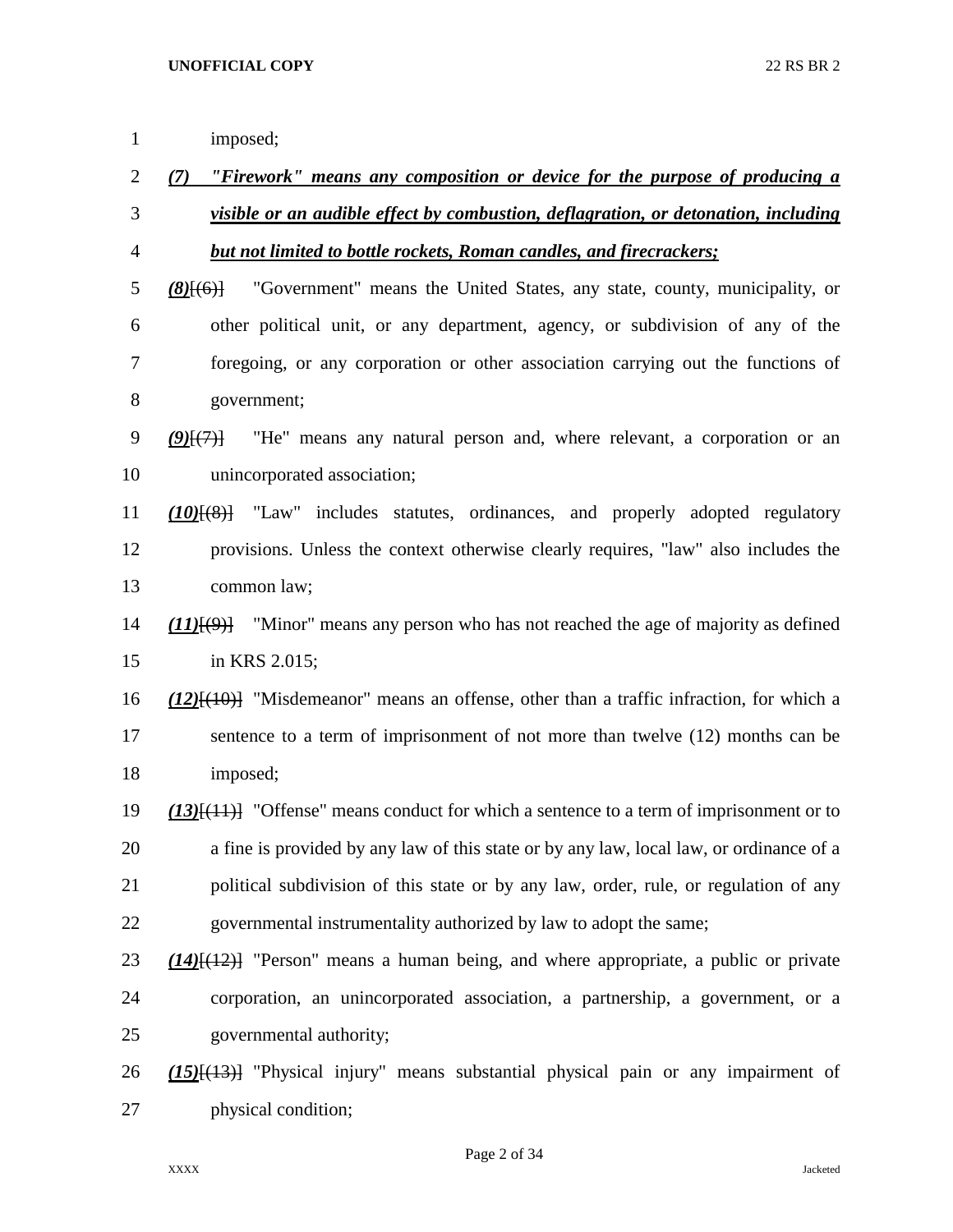| $\mathbf{1}$   | (16)[(14)] "Possession" means to have actual physical possession or otherwise to            |  |  |  |
|----------------|---------------------------------------------------------------------------------------------|--|--|--|
| $\overline{c}$ | exercise actual dominion or control over a tangible object;                                 |  |  |  |
| 3              | (17) "Riot" means a public disturbance involving an assemblage of five (5) or more          |  |  |  |
| 4              | persons which by tumultuous and violent conduct creates grave danger of                     |  |  |  |
| 5              | damage or injury to property or persons or substantially obstructs law                      |  |  |  |
| 6              | enforcement or other government function;                                                   |  |  |  |
| 7              | $(18)(15)$ "Serious physical injury" means physical injury which creates a substantial      |  |  |  |
| 8              | risk of death, or which causes serious and prolonged disfigurement, prolonged               |  |  |  |
| 9              | impairment of health, or prolonged loss or impairment of the function of any bodily         |  |  |  |
| 10             | organ. For a child twelve (12) years of age or less at the time of the injury, a serious    |  |  |  |
| 11             | physical injury includes but is not limited to the following:                               |  |  |  |
| 12             | Bruising near the eyes, or on the head, neck, or lower back overlying the<br>(a)            |  |  |  |
| 13             | kidneys;                                                                                    |  |  |  |
| 14             | Any bruising severe enough to cause underlying muscle damage as<br>(b)                      |  |  |  |
| 15             | determined by elevated creatine kinase levels in the blood;                                 |  |  |  |
| 16             | Any bruising or soft tissue injury to the genitals that affects the ability to<br>(c)       |  |  |  |
| 17             | urinate or defecate;                                                                        |  |  |  |
| 18             | Any testicular injury sufficient to put fertility at risk;<br>(d)                           |  |  |  |
| 19             | Any burn near the eyes or involving the mouth, airway, or esophagus;<br>(e)                 |  |  |  |
| 20             | (f)<br>Any burn deep enough to leave scarring or dysfunction of the body;                   |  |  |  |
| 21             | Any burn requiring hospitalization, debridement in the operating room, IV<br>(g)            |  |  |  |
| 22             | fluids, intubation, or admission to a hospital's intensive care unit;                       |  |  |  |
| 23             | Rib fracture;<br>(h)                                                                        |  |  |  |
| 24             | Scapula or sternum fractures;<br>(i)                                                        |  |  |  |
| 25             | Any broken bone that requires surgery;<br>(j)                                               |  |  |  |
| 26             | Head injuries that result in intracranial bleeding, skull fracture, or brain injury;<br>(k) |  |  |  |
| 27             | A concussion that results in the child becoming limp, unresponsive, or results<br>(1)       |  |  |  |

Page 3 of 34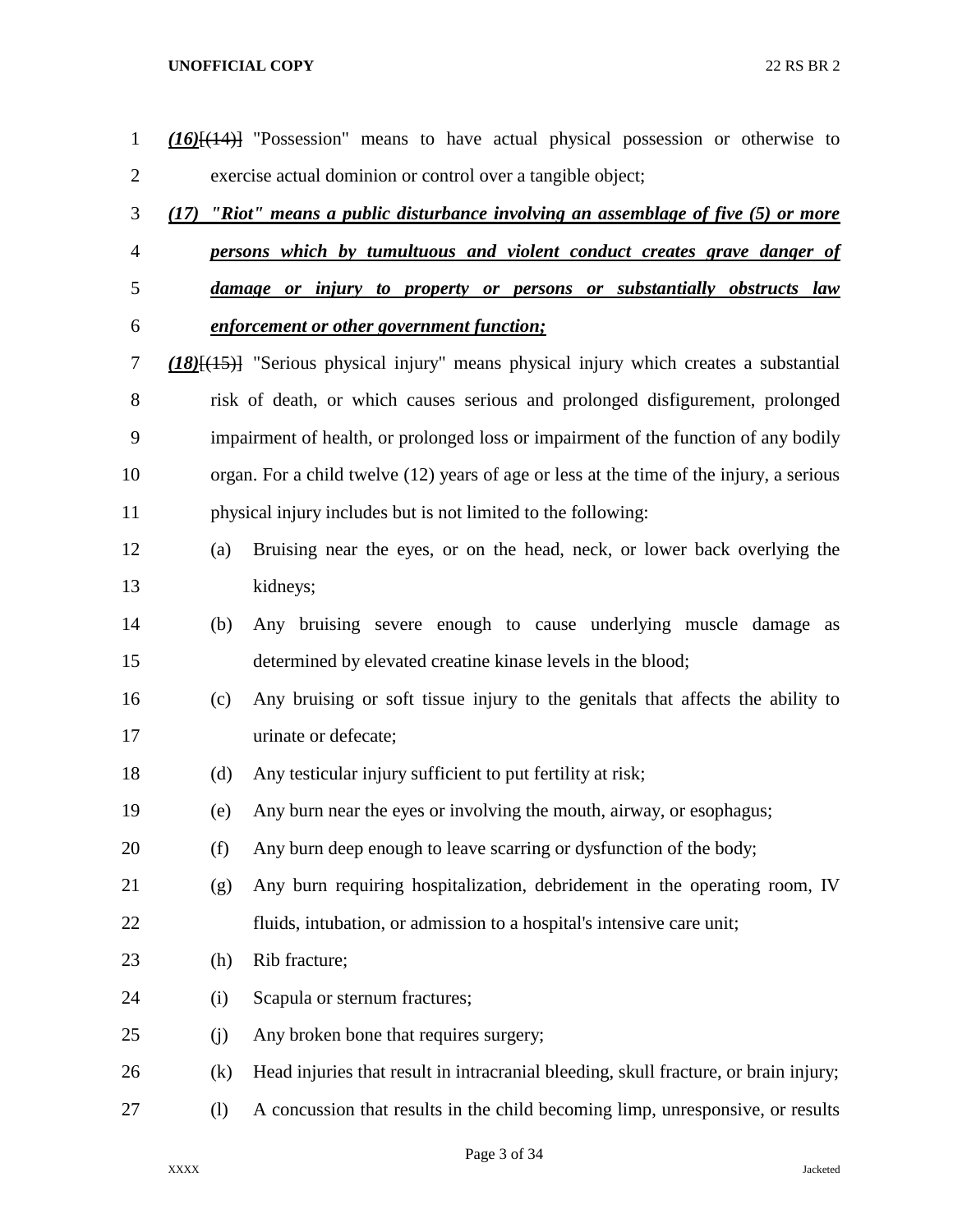| $\mathbf{1}$   |     | in seizure activity;                                                                            |
|----------------|-----|-------------------------------------------------------------------------------------------------|
| 2              | (m) | Abdominal injuries that indicate internal organ damage regardless of whether                    |
| 3              |     | surgery is required;                                                                            |
| $\overline{4}$ | (n) | Any injury requiring surgery;                                                                   |
| 5              | (0) | Any injury that requires a blood transfusion; and                                               |
| 6              | (p) | Any injury requiring admission to a hospital's critical care unit;                              |
| 7              |     | (19) <sup>[(16)</sup> ] "Unlawful" means contrary to law or, where the context so requires, not |
| $8\,$          |     | permitted by law. It does not mean wrongful or immoral;                                         |
| 9              |     | $(20)$ $\{ (17)$ "Violation" means an offense, other than a traffic infraction, for which a     |
| 10             |     | sentence to a fine only can be imposed; and                                                     |
| 11             |     | $(21)$ { $(18)$ } "Weapon of mass destruction" means:                                           |
| 12             | (a) | Any destructive device as defined in KRS 237.030, but not fireworks as                          |
| 13             |     | defined in KRS 227.700;                                                                         |
| 14             | (b) | Any weapon that is designed or intended to cause death or serious physical                      |
| 15             |     | injury through the release, dissemination, or impact of toxic or poisonous                      |
| 16             |     | chemicals or their precursors;                                                                  |
| 17             | (c) | Any weapon involving a disease organism; or                                                     |
| 18             | (d) | Any weapon that is designed to release radiation or radioactivity at a level                    |
| 19             |     | dangerous to human life.                                                                        |
| 20             |     | Section 2. KRS 503.055 is amended to read as follows:                                           |
| 21             | (1) | A person is presumed to have held a reasonable fear of imminent peril of death or               |
| 22             |     | great bodily harm to himself or herself or another when using defensive force that is           |
| 23             |     | intended or likely to cause death or great bodily harm to another if:                           |
| 24             | (a) | The person against whom the defensive force was used was in the<br><u>L.</u>                    |
| 25             |     | process of unlawfully and forcibly entering or had unlawfully and                               |
| 26             |     | forcibly entered a dwelling, residence, or occupied vehicle, or if that                         |
| 27             |     | person had removed or was attempting to remove another against that                             |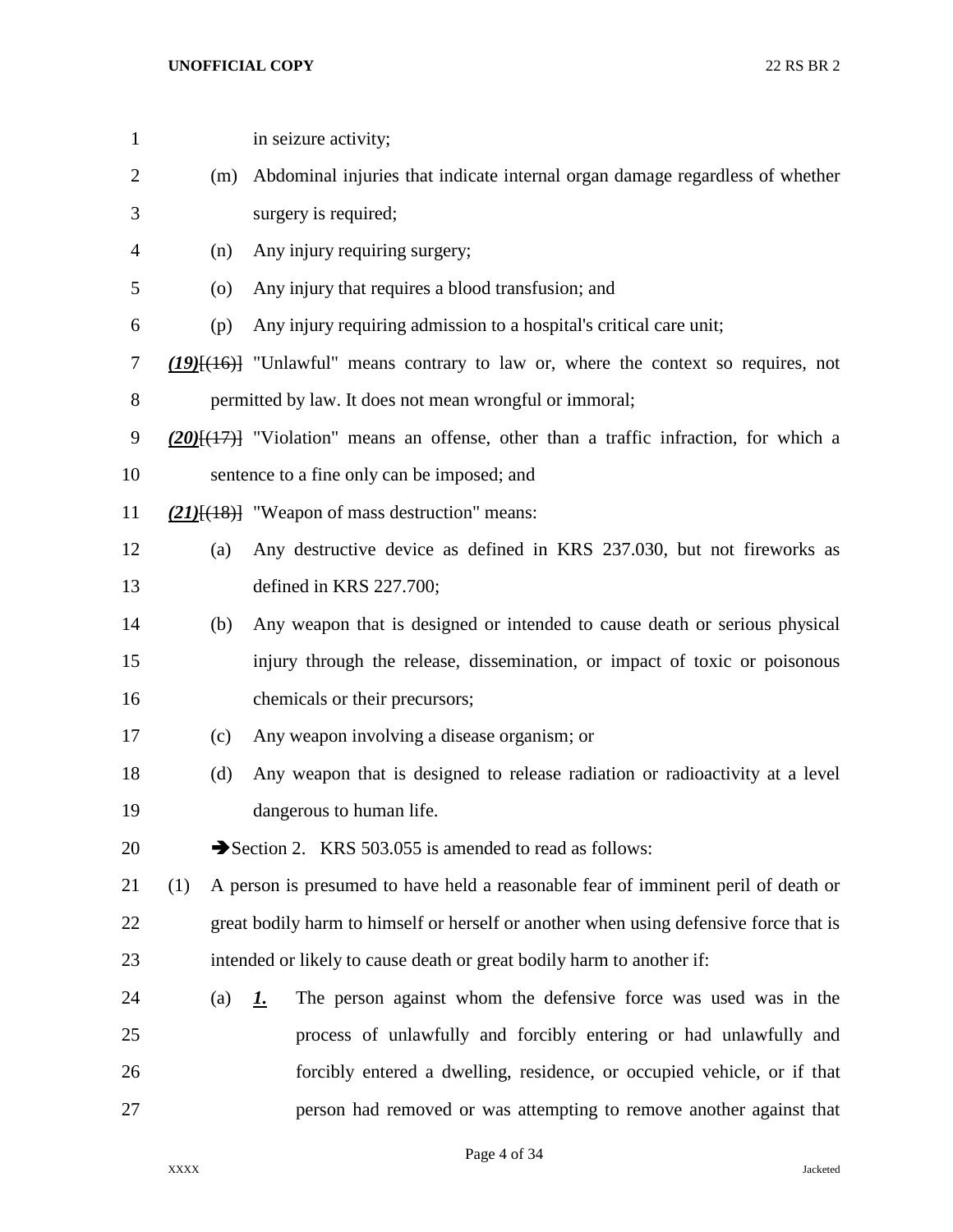| 1              |     |     | person's will from the dwelling, residence, or occupied vehicle; and             |
|----------------|-----|-----|----------------------------------------------------------------------------------|
| $\overline{2}$ |     |     | The person who uses defensive force knew or had reason to<br>2.[(b)]             |
| 3              |     |     | believe that an unlawful and forcible entry or unlawful and forcible act         |
| 4              |     |     | was occurring or had occurred; or                                                |
| 5              |     | (b) | The person who uses defensive force does so during the course of a<br>1.         |
| 6              |     |     | riot;                                                                            |
| 7              |     |     | 2.<br>The person who uses defensive force would be justified in a use of         |
| 8              |     |     | defensive force under paragraph (a) of this subsection;                          |
| 9              |     |     | 3.<br>The person who uses defensive force does so in an attempt to escape        |
| 10             |     |     | the immediate vicinity of the unlawful and forcible entry; and                   |
| 11             |     |     | The person against whom defensive force was used was intentionally<br>4.         |
| 12             |     |     | <b>blocking or preventing the person from escape.</b>                            |
| 13             | (2) |     | The presumption set forth in subsection $(1)$ of this section does not apply if: |
| 14             |     | (a) | The person against whom the defensive force is used has the right to be in or    |
| 15             |     |     | is a lawful resident of the dwelling, residence, or vehicle, such as an owner,   |
| 16             |     |     | lessee, or titleholder, and there is not an injunction for protection from       |
| 17             |     |     | domestic violence or a written pretrial supervision order of no contact against  |
| 18             |     |     | that person;                                                                     |
| 19             |     | (b) | The person sought to be removed is a child or grandchild, or is otherwise in     |
| 20             |     |     | the lawful custody or under the lawful guardianship of the person against        |
| 21             |     |     | whom the defensive force is used;                                                |
| 22             |     | (c) | The person who uses defensive force is engaged in an unlawful activity or is     |
| 23             |     |     | using the dwelling, residence, or occupied vehicle to further an unlawful        |
| 24             |     |     | activity; or                                                                     |
| 25             |     | (d) | The person against whom the defensive force is used is a peace officer, as       |
| 26             |     |     | defined in KRS 446.010, who enters or attempts to enter a dwelling,              |
| 27             |     |     | residence, or vehicle in the performance of his or her official duties, and the  |

Page 5 of 34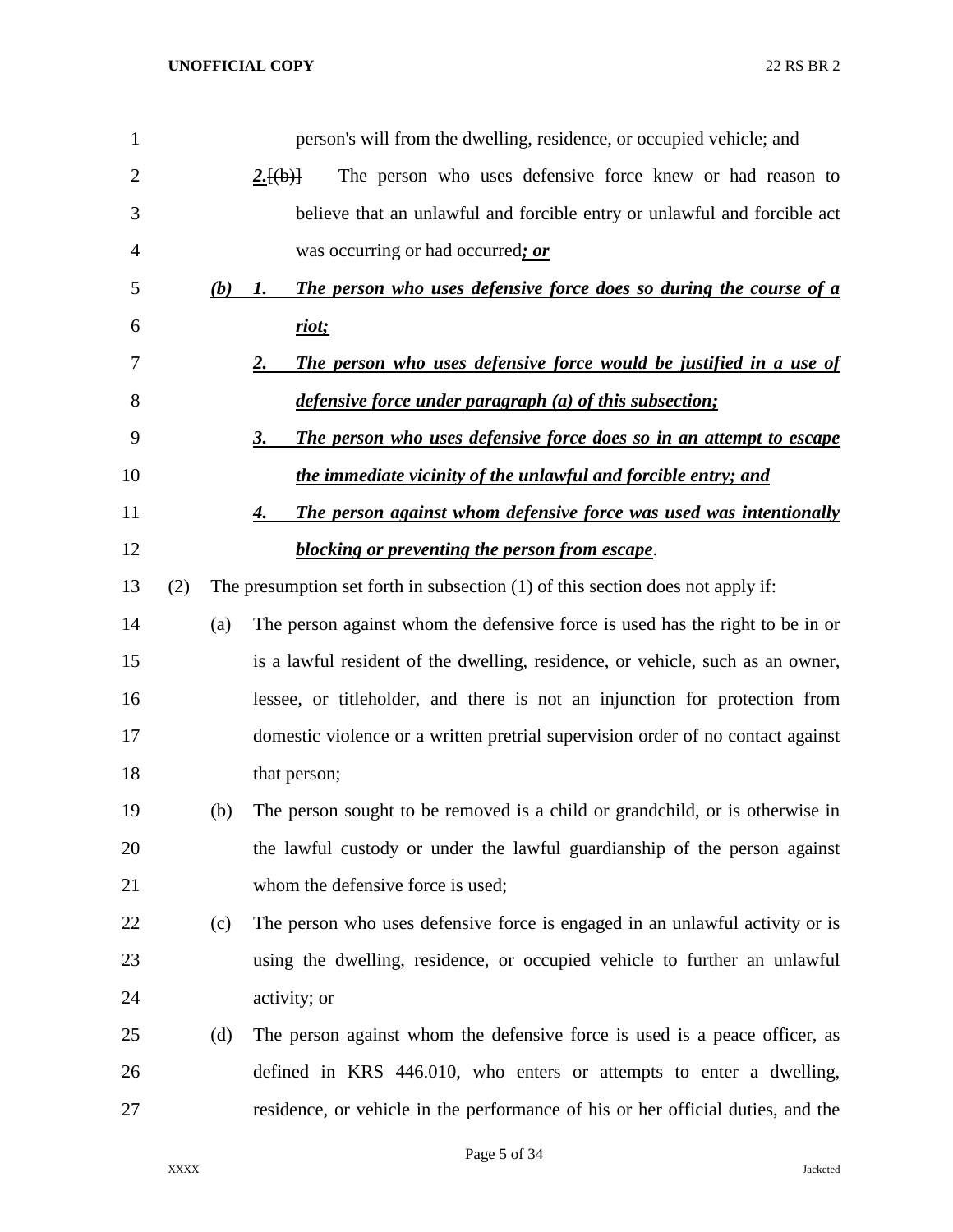| 1              |     | officer identified himself or herself in accordance with any applicable law or         |
|----------------|-----|----------------------------------------------------------------------------------------|
| $\overline{2}$ |     | the person using force knew or reasonably should have known that the person            |
| 3              |     | entering or attempting to enter was a peace officer.                                   |
| 4              | (3) | A person who is not engaged in an unlawful activity and who is attacked in any         |
| 5              |     | other place where he or she has a right to be has no duty to retreat and has the right |
| 6              |     | to stand his or her ground and meet force with force, including deadly force, if he or |
| 7              |     | she reasonably believes it is necessary to do so to prevent death or great bodily harm |
| 8              |     | to himself or herself or another or to prevent the commission of a felony involving    |
| 9              |     | the use of force.                                                                      |
| 10             | (4) | A person who unlawfully and by force enters or attempts to enter a person's            |
| 11             |     | dwelling, residence, or occupied vehicle is presumed to be doing so with the intent    |
| 12             |     | to commit an unlawful act involving force or violence.                                 |
| 13             |     | SECTION 3. A NEW SECTION OF KRS CHAPTER 532 IS CREATED TO                              |
| 14             |     | <b>READ AS FOLLOWS:</b>                                                                |
| 15             | (I) | A defendant shall be subject to an enhanced sentence under subsection (3) of this      |
| 16             |     | section if he or she is convicted of a crime and it is proven beyond a reasonable      |
| 17             |     | doubt that the defendant:                                                              |
| 18             |     | Would not have committed the crime but for the riot; and<br>(a)                        |
| 19             |     | <b>Committed the crime:</b><br>(b)                                                     |
| 20             |     | During the course of a riot;                                                           |
| 21             |     | In reasonable proximity to the riot; and<br>2.                                         |
| 22             |     | 3.<br>With knowledge that a riot was occurring.                                        |
| 23             | (2) | Unless a jury trial has been waived, when a defendant is convicted of a crime and      |
| 24             |     | the defendant is charged with committing the underlying offense as described in        |
| 25             |     | subsection (1) of this section:                                                        |
| 26             |     | The court shall conduct a hearing, separate from the proceeding that<br>(a)            |
| 27             |     | resulted in the defendant's conviction for the underlying offense, to                  |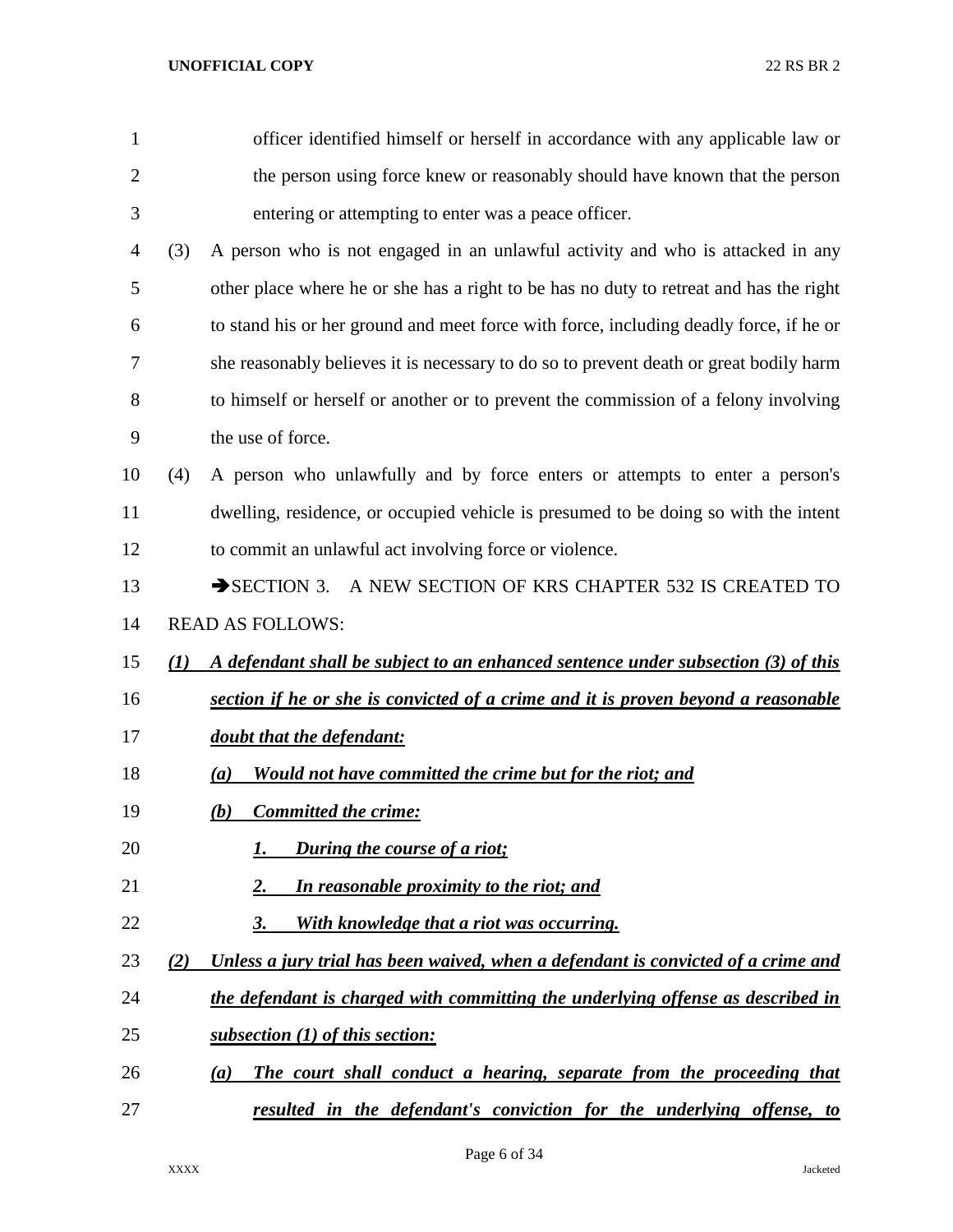| 1              | determine whether the person committed the underlying offense as                                |
|----------------|-------------------------------------------------------------------------------------------------|
| $\overline{2}$ | <i>described in subsection (1) of this section;</i>                                             |
| 3              | (b)<br>The hearing shall be conducted by the same court and jury that convicted                 |
| 4              | the defendant of the underlying offense, unless the court for good cause                        |
| 5              | discharges that jury and impanels a new jury for that purpose; and                              |
| 6              | The jury shall determine whether, beyond a reasonable doubt, the person<br>(c)                  |
| 7              | committed the underlying offense as described in subsection (1) of this                         |
| 8              | section.                                                                                        |
| 9              | (3)<br>When a defendant has been found to have committed an offense as described in             |
| 10             | subsection $(1)$ of this section, his or her sentence for the underlying offense shall          |
| 11             | be enhanced as follows:                                                                         |
| 12             | If the underlying offense is a Class B misdemeanor:<br>(a)                                      |
| 13             | The person shall not be released on probation, shock probation,<br>1.                           |
| 14             | parole, conditional discharge, or any other form of early release prior                         |
| 15             | to the expiration of twenty percent (20%) of the imposed sentence; and                          |
| 16             | fine of two hundred fifty dollars (\$250) shall be assessed,<br>2.<br>$\bm{A}$                  |
| 17             | notwithstanding KRS 534.040;                                                                    |
| 18             | <b>If the underlying offense is a Class A misdemeanor:</b><br>(b)                               |
| 19             | The person shall not be released on probation, shock probation,<br>1.                           |
| 20             | parole, conditional discharge, or any other form of early release prior                         |
| 21             | to the expiration of twenty percent (20%) of the imposed sentence; and                          |
| 22             | fine of five hundred dollars<br>$($ \$500 $)$<br>shall be<br><u>2.</u><br>assessed,<br>$\bm{A}$ |
| 23             | notwithstanding KRS 534.040;                                                                    |
| 24             | If the underlying offense is a Class D felony:<br>(c)                                           |
| 25             | The person shall not be released on probation, shock probation,<br>1.                           |
| 26             | parole, conditional discharge, or any other form of early release prior                         |
| 27             | the person's initial parole eligibility date consistent with<br>to                              |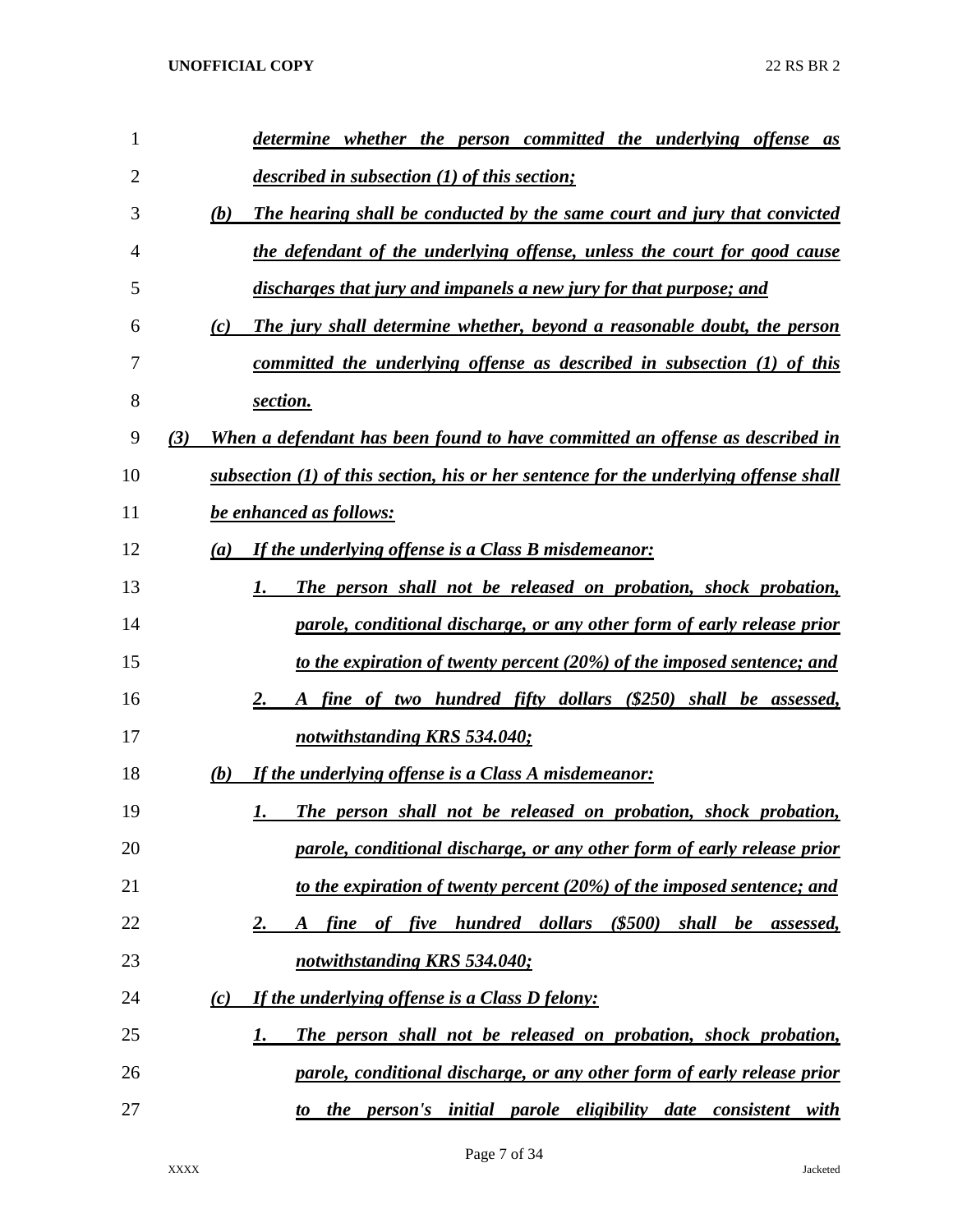| 1  | administrative regulations promulgated pursuant to KRS 439.340; and                  |
|----|--------------------------------------------------------------------------------------|
| 2  | fine of five thousand dollars (\$5,000) shall be assessed,<br>2.<br>$\bm{A}$         |
| 3  | notwithstanding KRS 534.030;                                                         |
| 4  | If the underlying offense is a Class C felony:<br>(d)                                |
| 5  | The person shall not be released on probation, shock probation,<br>1.                |
| 6  | parole, conditional discharge, or any other form of early release prior              |
| 7  | the person's initial parole eligibility date consistent with<br>to                   |
| 8  | administrative regulations promulgated pursuant to KRS 439.340; and                  |
| 9  | A fine of seven thousand five hundred dollars (\$7,500) shall be<br>2.               |
| 10 | assessed, notwithstanding KRS 534.030;                                               |
| 11 | If the underlying offense is a Class B felony:<br>(e)                                |
| 12 | The person shall not be released on probation, shock probation,<br>1.                |
| 13 | parole, conditional discharge, or any other form of early release prior              |
| 14 | the person's initial parole eligibility date consistent with<br>to                   |
| 15 | administrative regulations promulgated pursuant to KRS 439.340; and                  |
| 16 | fine of ten thousand dollars (\$10,000) shall be assessed,<br>2.<br>$\boldsymbol{A}$ |
| 17 | notwithstanding KRS 534.030; and                                                     |
| 18 | If the underlying offense is a Class A felony:<br>(f)                                |
| 19 | The person shall not be released on probation, shock probation,<br>1.                |
| 20 | parole, conditional discharge, or any other form of early release prior              |
| 21 | the person's initial parole eligibility date consistent with<br>to                   |
| 22 | administrative regulations promulgated pursuant to KRS 439.340; and                  |
| 23 | fine of ten thousand dollars (\$10,000) shall be assessed,<br>2.<br>A                |
| 24 | notwithstanding KRS 534.030.                                                         |
| 25 | SECTION 4. A NEW SECTION OF KRS CHAPTER 431 IS CREATED TO                            |
| 26 | <b>READ AS FOLLOWS:</b>                                                              |
| 27 | Notwithstanding KRS 431.066 and 431.520, a person who has been charged with an       |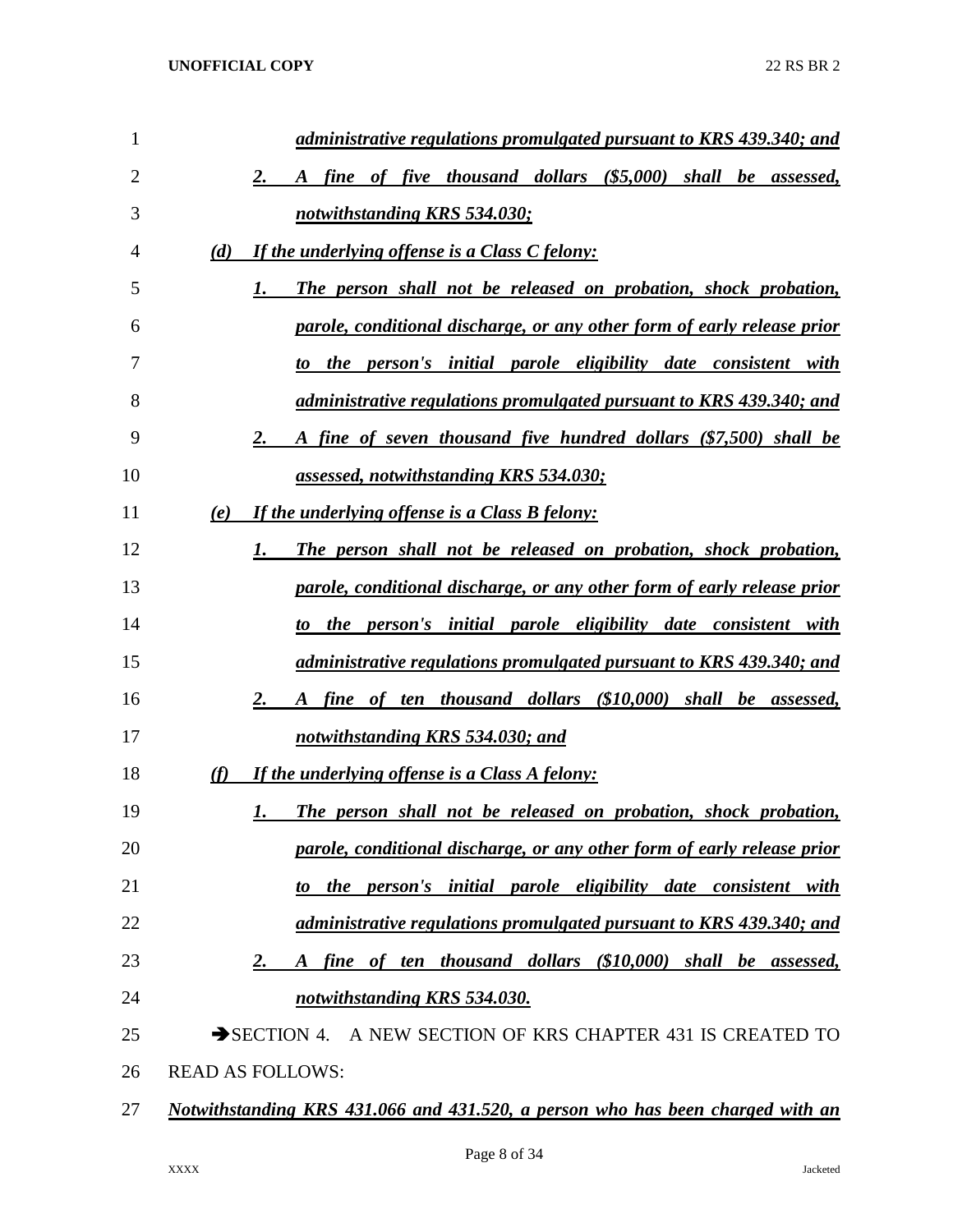| $\mathbf{1}$   |     |     |    | offense during the course of a riot shall not be released until forty-eight (48) hours |
|----------------|-----|-----|----|----------------------------------------------------------------------------------------|
| $\overline{2}$ |     |     |    | have passed since the time of arrest and the person appears before a judge.            |
| 3              |     |     |    | Section 5. KRS 508.025 is amended to read as follows:                                  |
| 4              | (1) |     |    | A person is guilty of assault in the third degree when the actor:                      |
| 5              |     | (a) |    | Recklessly, with a deadly weapon or dangerous instrument, or intentionally             |
| 6              |     |     |    | causes or attempts to cause physical injury to:                                        |
| 7              |     |     | 1. | A state, county, city, or federal peace officer;                                       |
| 8              |     |     | 2. | An employee of a detention facility, or state residential treatment facility           |
| 9              |     |     |    | or state staff secure facility for residential treatment which provides for            |
| 10             |     |     |    | the care, treatment, or detention of a juvenile charged with or                        |
| 11             |     |     |    | adjudicated delinquent because of a public offense or as a youthful                    |
| 12             |     |     |    | offender;                                                                              |
| 13             |     |     | 3. | An employee of the Department for Community Based Services                             |
| 14             |     |     |    | employed as a social worker to provide direct client services, if the event            |
| 15             |     |     |    | occurs while the worker is performing job-related duties;                              |
| 16             |     |     | 4. | Paid or volunteer emergency medical services personnel certified or                    |
| 17             |     |     |    | licensed pursuant to KRS Chapter 311A, if the event occurs while                       |
| 18             |     |     |    | personnel are performing job-related duties;                                           |
| 19             |     |     | 5. | A paid or volunteer member of an organized fire department, if the event               |
| 20             |     |     |    | occurs while the member is performing job-related duties;                              |
| 21             |     |     | 6. | Paid or volunteer rescue squad personnel affiliated with the Division of               |
| 22             |     |     |    | Emergency Management of the Department of Military Affairs or a local                  |
| 23             |     |     |    | disaster and emergency services organization pursuant to KRS Chapter                   |
| 24             |     |     |    | 39F, if the event occurs while personnel are performing job-related                    |
| 25             |     |     |    | duties;                                                                                |
| 26             |     |     | 7. | A probation and parole officer;                                                        |
| 27             |     |     | 8. | A transportation officer appointed by a county fiscal court or legislative             |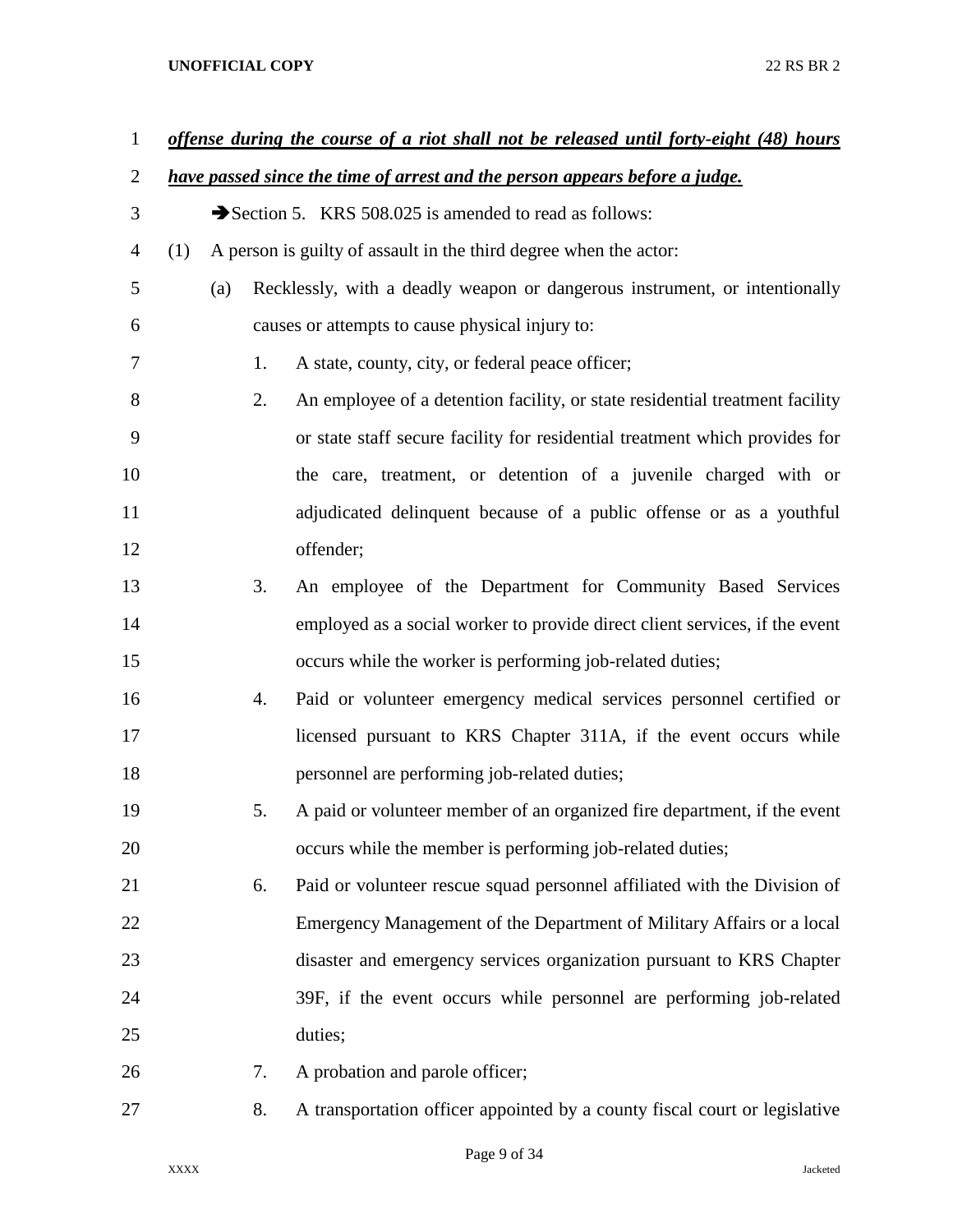|   | body of a consolidated local government, urban-county government, or   |
|---|------------------------------------------------------------------------|
| 2 | charter government to transport inmates when the county jail or county |
| 3 | correctional facility is closed while the transportation officer is    |
| 4 | performing job-related duties;                                         |
|   |                                                                        |

- 9. A public or private elementary or secondary school or school district classified or certified employee, school bus driver, or other school employee acting in the course and scope of the employee's employment; or
- 10. A public or private elementary or secondary school or school district volunteer acting in the course and scope of that person's volunteer service for the school or school district;
- (b) Being a person confined in a detention facility, or a juvenile in a state residential treatment facility or state staff secure facility for residential treatment which provides for the care, treatment, or detention of a juvenile charged with or adjudicated delinquent because of a public offense or as a youthful offender, inflicts physical injury upon or throws or causes feces, or 17 urine, or other bodily fluid to be thrown upon an employee of the facility;  $\left\{\theta + \theta\right\}$  (c) Intentionally causes a person, whom the actor knows or reasonably should know to be a peace officer discharging official duties, to come into contact with saliva, vomit, mucus, blood, seminal fluid, urine, or feces without the consent of the peace officer*; or*
- *(d) Intentionally causes physical injury to a law enforcement officer or emergency services personnel by means of chemical agents or fireworks*.
- (2) (a) For violations of subsection (1)(a)*,*[ and] (b)*, and (d)* of this section, assault in the third degree is a Class D felony.
- (b) *1.* For violations of subsection (1)(c) of this section, assault in the third degree is a Class B misdemeanor, unless *committed during the course*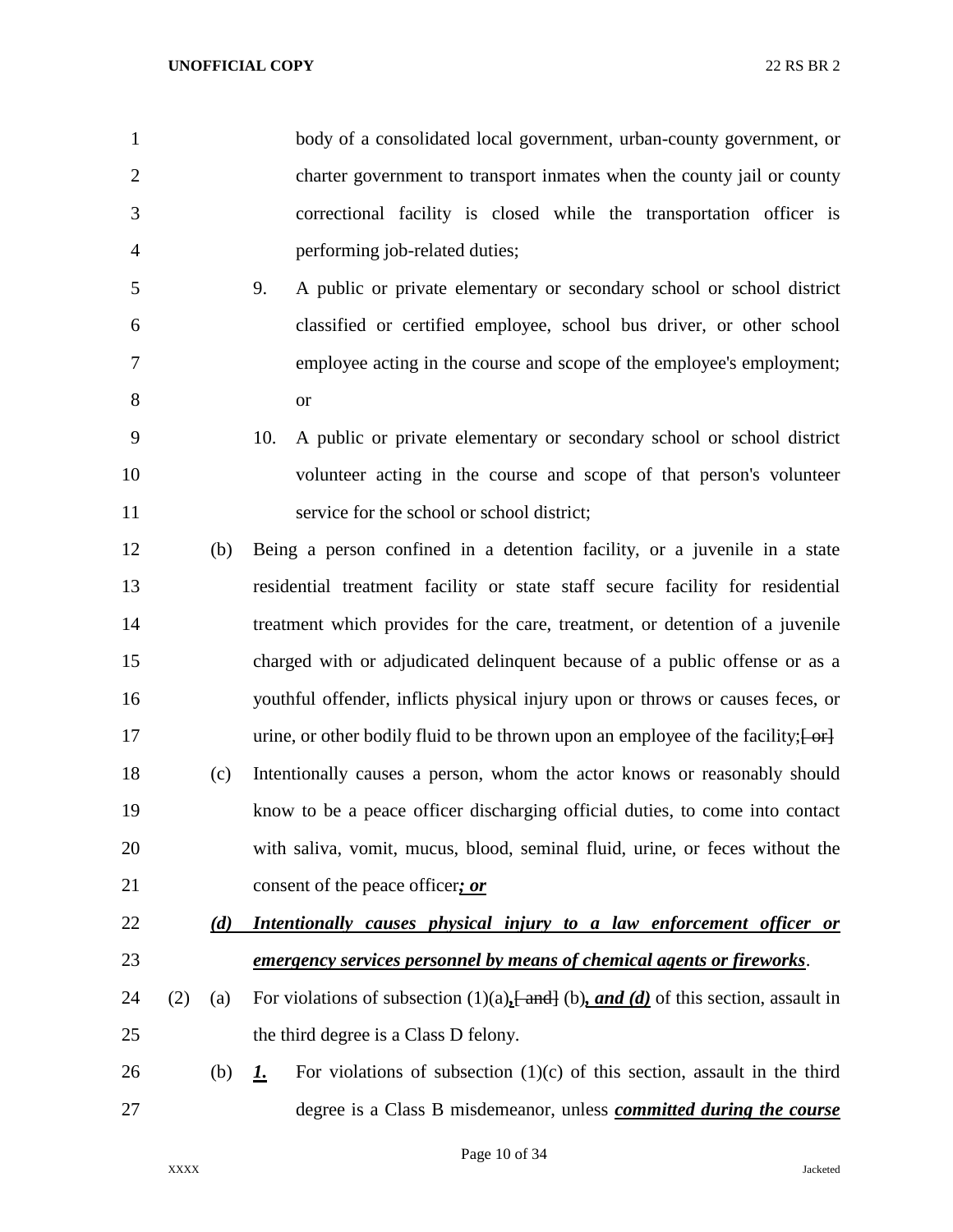| $\mathbf{1}$   |     |     | of a riot, in which case it is a Class A misdemeanor.                                                                        |
|----------------|-----|-----|------------------------------------------------------------------------------------------------------------------------------|
| 2              |     |     | If the assault is with saliva, vomit, mucus, blood, seminal fluid, urine, or<br>2.                                           |
| 3              |     |     | feces from an adult who knows that he or she has a serious                                                                   |
| $\overline{4}$ |     |     | communicable disease and competent medical or epidemiological                                                                |
| 5              |     |     | evidence demonstrates that the specific type of contact caused by the                                                        |
| 6              |     |     | actor is likely to cause transmission of the disease or condition.                                                           |
| 7              |     |     | which case] it is a Class A misdemeanor, <i>unless committed during the</i>                                                  |
| 8              |     |     | course of a riot, in which case it is a Class D felony.                                                                      |
| 9              |     | (c) | As used in <i>subparagraph</i> $\left\{\frac{\text{param}}{2}$ , $\left\{\text{(b)}\right\}$ of <i>paragraph</i> (b) of this |
| 10             |     |     | subsection, "serious communicable disease" means a non-airborne disease that                                                 |
| 11             |     |     | is transmitted from person to person and determined to have significant, long-                                               |
| 12             |     |     | term consequences on the physical health or life activities of the person                                                    |
| 13             |     |     | infected.                                                                                                                    |
| 14             |     |     | Section 6. KRS 508.030 is amended to read as follows:                                                                        |
| 15             | (1) |     | A person is guilty of assault in the fourth degree when:                                                                     |
| 16             |     | (a) | He <u>or she</u> intentionally or wantonly causes physical injury to another person; f                                       |
| 17             |     |     | $\Theta$ r                                                                                                                   |
| 18             |     | (b) | With recklessness he <i>or she</i> causes physical injury to another person by means                                         |
| 19             |     |     | of a deadly weapon or a dangerous instrument; or                                                                             |
| 20             |     | (c) | He or she knowingly shines or aims a light, laser, or activated horn or other                                                |
| 21             |     |     | noise-making device towards the head of a law enforcement officer or                                                         |
| 22             |     |     | <u>emergency services personnel with the intent to affect his or her ability to</u>                                          |
| 23             |     |     | safely and adequately perform his or her duties.                                                                             |
| 24             | (2) |     | Assault in the fourth degree is a Class A misdemeanor.                                                                       |
| 25             |     |     | A NEW SECTION OF KRS CHAPTER 511 IS CREATED TO<br>$\rightarrow$ SECTION 7.                                                   |
| 26             |     |     | <b>READ AS FOLLOWS:</b>                                                                                                      |
| 27             | (I) |     | As used in this section, "camping" means, at any time between 10 p.m. and 7                                                  |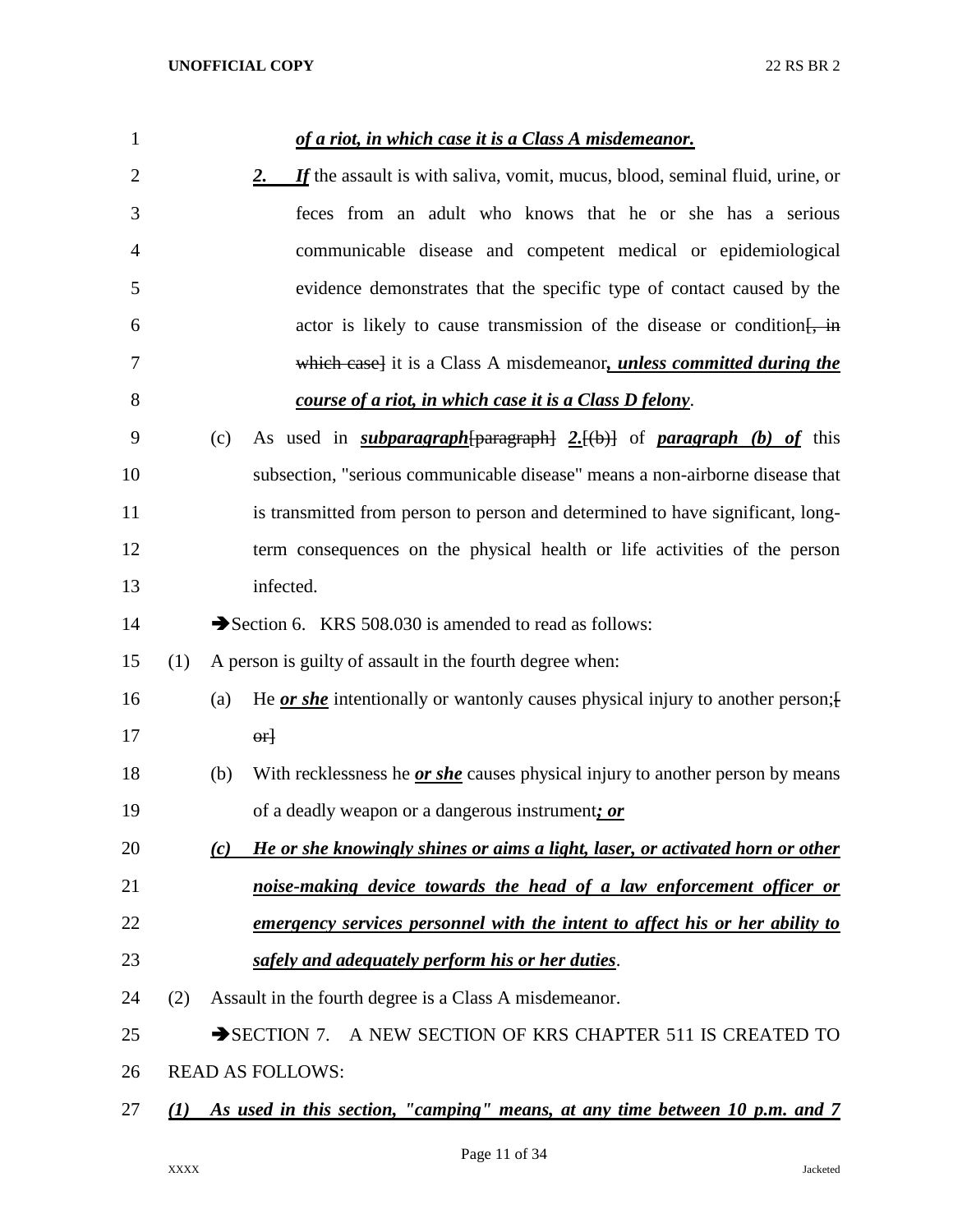| $\mathbf{1}$ | a.m.:      |                                                                                       |
|--------------|------------|---------------------------------------------------------------------------------------|
| 2            | (a)        | Erecting, placing, maintaining, leaving, allowing to remain, or using a               |
| 3            |            | piece of furniture, tent, raised tarp, or other temporary shelter, structure, or      |
| 4            |            | furniture;                                                                            |
| 5            | (b)        | Sleeping or making preparation to sleep, including laying down a sleeping             |
| 6            |            | bag, blanket, or other material used for bedding;                                     |
| 7            | (c)        | Placing or storing personal belongings for future use, including storing              |
| 8            |            | food for consumption;                                                                 |
| 9            | (d)        | <u>Carrying on cooking activities, whether by fire or use of artificial means,</u>    |
| 10           |            | such as a propane stove or other heat-producing portable cooking                      |
| 11           |            | <i>equipment;</i>                                                                     |
| 12           | (e)        | <u>Making a fire or preparing to make a fire; or</u>                                  |
| 13           | (f)        | <u>Doing any digging or earth breaking.</u>                                           |
| 14           | (2)<br>(a) | person is guilty of unlawful camping on property owned by the<br>A                    |
| 15           |            | <b>Commonwealth when:</b>                                                             |
| 16           |            | He or she knowingly camps on an area which is not specifically<br>1.                  |
| 17           |            | designated for use as a camping area by the department or agency                      |
| 18           |            | responsible for the land; and                                                         |
| 19           |            | He or she camps during the course of a riot or within twenty-four (24)<br>2.          |
| 20           |            | hours following a riot.                                                               |
| 21           | (b)        | A person shall not be guilty of a violation of this section unless the person         |
| 22           |            | received a warning not to engage in camping from an official responsible              |
| 23           |            | for the protection of the property in question and continued to engage in             |
| 24           |            | camping or returned within twenty-four (24) hours of the warning to                   |
| 25           |            | continue to engage in camping.                                                        |
| 26           | (3)        | Any items used to commit a violation of this section, including items abandoned       |
| 27           |            | at the location of the offense, are subject to confiscation, seizure, and claiming in |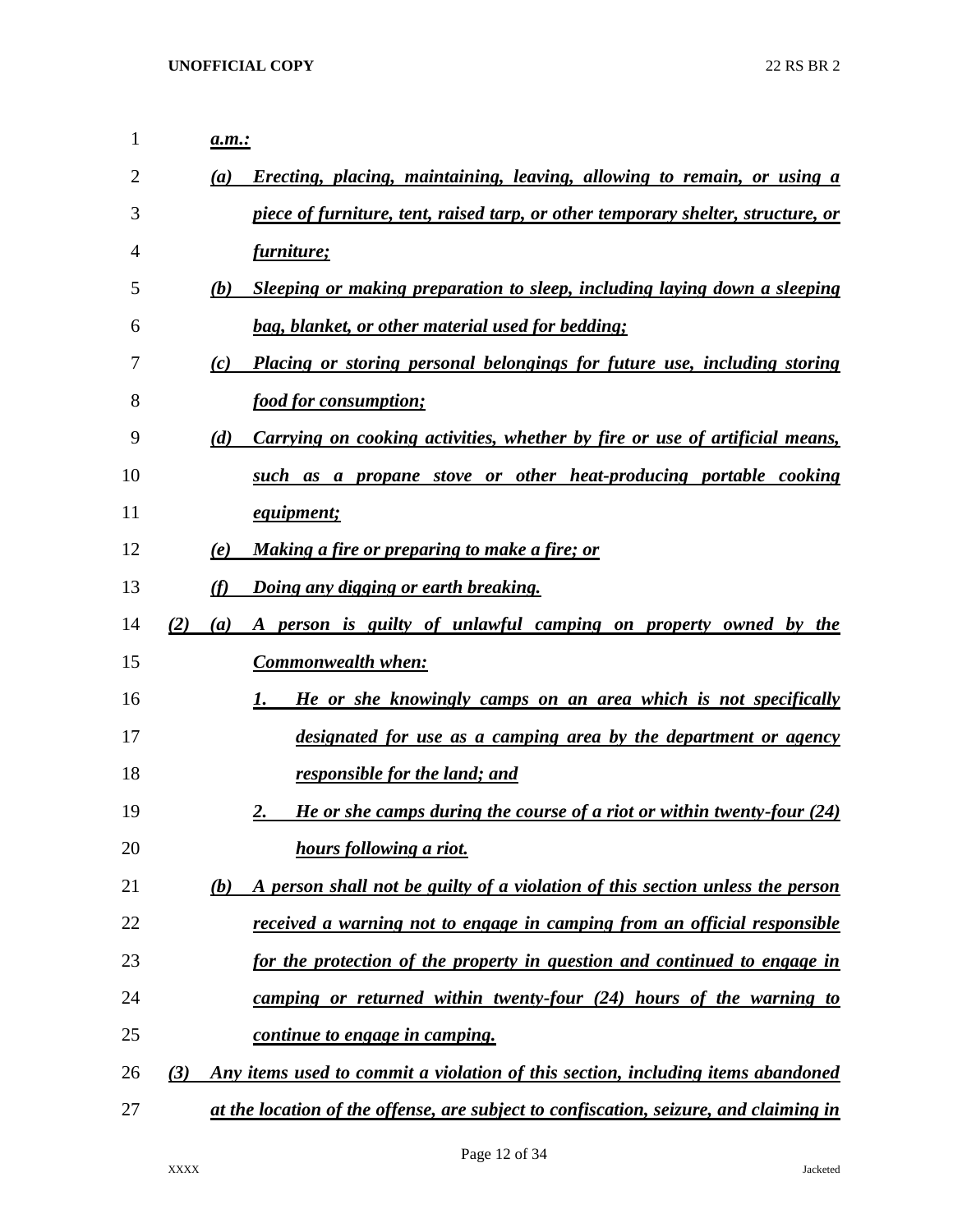| $\mathbf{1}$   |            | <i>accordance with subsection (4) of this section.</i>                              |
|----------------|------------|-------------------------------------------------------------------------------------|
| 2              | (4)<br>(a) | Any property subject to confiscation or seizure under subsection (3) of this        |
| 3              |            | section, or left unattended after arrest or issuance of a citation for camping      |
| $\overline{4}$ |            | in violation of subsection (2) of this section, and taken into custody shall be     |
| 5              |            | held in a secure location for a period of ninety (90) days.                         |
| 6              | (b)        | Notice containing the contact information of the state agency or agent              |
| 7              |            | holding the property shall be posted at the nearest reasonable location to the      |
| 8              |            | place from which the property was removed.                                          |
| 9              | (c)        | If the property is not claimed within ninety (90) days of being taken into          |
| 10             |            | custody, the property is deemed abandoned and the agency or agent may               |
| 11             |            | dispose of the property, unless the property is needed as evidence in a             |
| 12             |            | <i>criminal proceeding.</i>                                                         |
| 13             | (d)        | If a person claiming any such property within ninety (90) days of the               |
| 14             |            | property being taken into custody produces identification and signs a               |
| 15             |            | release form providing such person's name and contact information and               |
| 16             |            | swearing under oath that the property belongs to the person, the state              |
| 17             |            | <u>agency or agent shall return the property to the person, unless the property</u> |
| 18             |            | is needed for evidence in a criminal proceeding, in which case it shall be          |
| 19             |            | returned following the conclusion of that proceeding.                               |
| 20             | (e)        | The state agency or agent may charge such persons a reasonable storage fee          |
| 21             |            | for storing the property. The state and state employees, agents, and                |
| 22             |            | contractors shall be immune from liability for confiscation of property in          |
| 23             |            | compliance with this subsection.                                                    |
| 24             | (5)        | Unlawful camping on property owned by the Commonwealth is a Class A                 |
| 25             |            | misdemeanor. Upon a second or subsequent offense, unlawful camping is a Class       |
| 26             |            | D felony.                                                                           |
| 27             | (6)        | No person shall be convicted of unlawful camping on property owned by the           |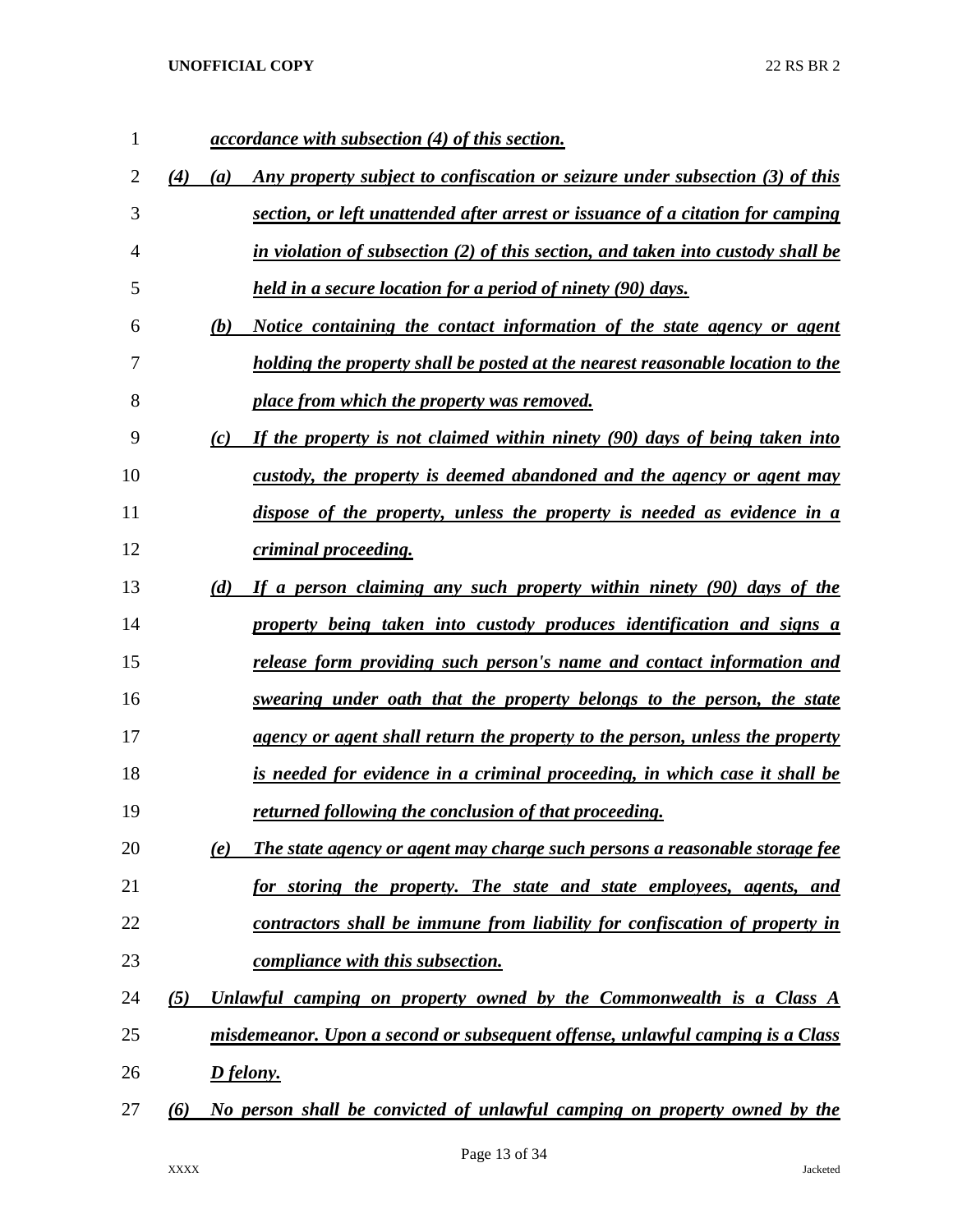| $\mathbf{1}$   |     | Commonwealth when he or she is a homeless individual as defined in KRS                   |
|----------------|-----|------------------------------------------------------------------------------------------|
| $\overline{2}$ |     | 198A.700.                                                                                |
| 3              |     | Section 8. KRS 520.090 is amended to read as follows:                                    |
| 4              | (1) | A person is guilty of resisting arrest when he intentionally prevents or attempts to     |
| 5              |     | prevent a peace officer, recognized to be acting under color of his official authority,  |
| 6              |     | from effecting an arrest of the actor or another by:                                     |
| 7              |     | Using or threatening to use physical force or violence against the peace officer<br>(a)  |
| 8              |     | or another; or                                                                           |
| 9              |     | Using any other means creating a substantial risk of causing physical injury to<br>(b)   |
| 10             |     | the peace officer or another.                                                            |
| 11             | (2) | Resisting arrest is a Class A misdemeanor <i>unless committed during the course of a</i> |
| 12             |     | riot, in which case it is a Class D felony.                                              |
| 13             |     | Section 9. KRS 525.015 is amended to read as follows:                                    |
| 14             | (1) | As used in this section, "emergency responder" means state or local law                  |
| 15             |     | enforcement personnel, fire department personnel, corrections officers, and              |
| 16             |     | emergency medical personnel and those contracted for official use by emergency           |
| 17             |     | responders.                                                                              |
| 18             | (2) | No person shall intentionally obstruct or disrupt an emergency responder from            |
| 19             |     | performing his or her official duties.                                                   |
| 20             | (3) | Obstructing an emergency responder is a violation for a first offense, and a Class B     |
| 21             |     | misdemeanor for a second or subsequent offense <i>unless committed during the</i>        |
| 22             |     | course of a riot, in which case it is a Class D felony.                                  |
| 23             |     | Section 10. KRS 525.020 is amended to read as follows:                                   |
| 24             | (1) | A person is guilty of riot in the first degree when:                                     |
| 25             |     | He <u>or she</u> knowingly participates in a riot; or<br>(a)<br><u>L.</u>                |
| 26             |     | He or she knowingly provides supplies for a riot that can be used as<br><u>2.</u>        |
| 27             |     | <i><u>weapons or dangerous instruments</u></i> ; and                                     |

Page 14 of 34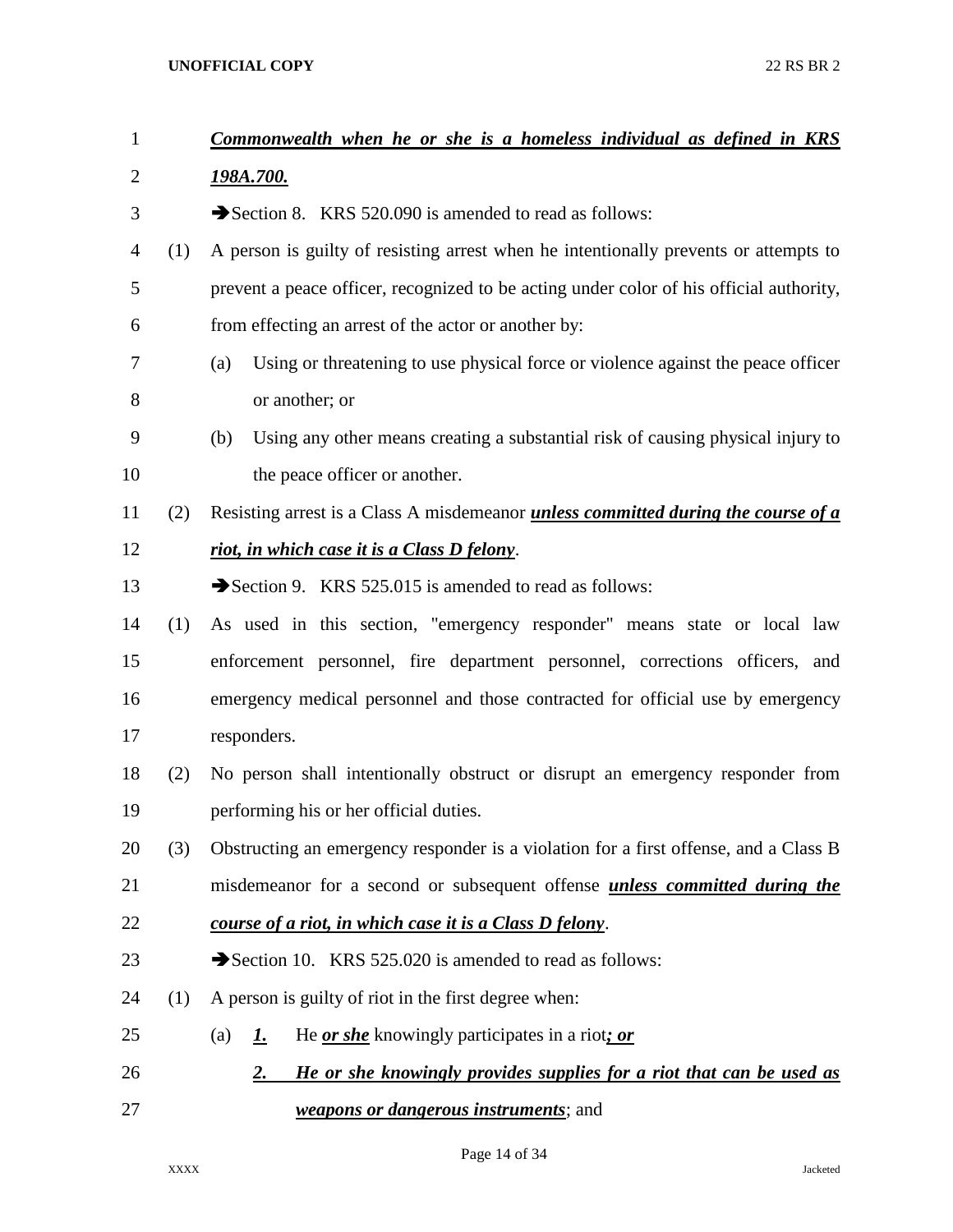| $\mathbf{1}$   |     | (b) | In the course of and as a result of such riot a person other than one $(1)$ of the   |
|----------------|-----|-----|--------------------------------------------------------------------------------------|
| $\overline{2}$ |     |     | participants suffers physical injury or substantial property damage occurs.          |
| 3              | (2) |     | Riot in the first degree is a Class D felony.                                        |
| 4              |     |     | Section 11. KRS 525.030 is amended to read as follows:                               |
| 5              | (1) |     | A person is guilty of riot in the second degree when:                                |
| 6              |     | (a) | He <u>or she</u> knowingly participates in a riot; or                                |
| 7              |     | (b) | He or she knowingly provides supplies for a riot that can be used as                 |
| 8              |     |     | weapons or dangerous instruments.                                                    |
| 9              | (2) |     | Riot in the second degree is a Class A misdemeanor.                                  |
| 10             |     |     | Section 12. KRS 525.060 is amended to read as follows:                               |
| 11             | (1) |     | A person is guilty of disorderly conduct in the second degree when in a public place |
| 12             |     |     | and with intent to cause public inconvenience, annoyance, or alarm, or wantonly      |
| 13             |     |     | creating a risk thereof, he or she:                                                  |
| 14             |     | (a) | Engages in fighting or in violent, tumultuous, or threatening behavior;              |
| 15             |     | (b) | Makes unreasonable noise;                                                            |
| 16             |     | (c) | Refuses to obey an official order to disperse issued to maintain public safety       |
| 17             |     |     | in dangerous proximity to a fire, hazard, or other emergency; [ or]                  |
| 18             |     | (d) | Creates a hazardous or physically offensive condition by any act that serves no      |
| 19             |     |     | legitimate purpose; or                                                               |
| 20             |     | (e) | While within six (6) feet of a law enforcement officer and engaged in direct         |
| 21             |     |     | interaction with a law enforcement officer, accosts, insults, taunts, or             |
| 22             |     |     | challenges a law enforcement officer using abusive, indecent, profane, or            |
| 23             |     |     | vulgar language used as instruments of assault and that serves no                    |
| 24             |     |     | <u>legitimate purpose, or by gestures or other physical contact, all of which</u>    |
| 25             |     |     | would have a direct tendency to provoke a violent response from the                  |
| 26             |     |     | perspective of a reasonable and prudent law enforcement officer and                  |
| 27             |     |     | prevents a law enforcement officer from safely and adequately performing             |

Page 15 of 34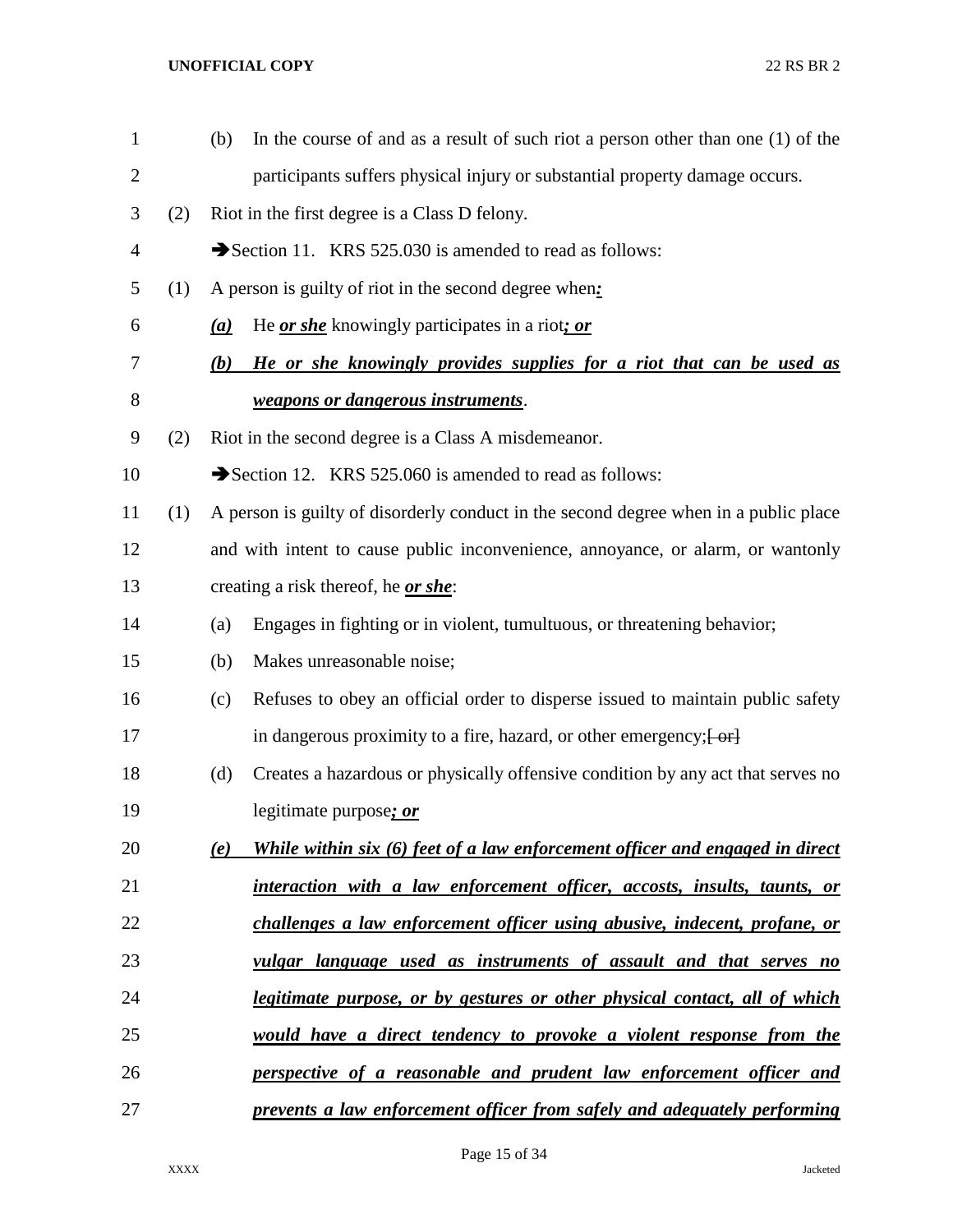| $\mathbf{1}$   |     | his or her duties.                                                                    |
|----------------|-----|---------------------------------------------------------------------------------------|
| $\overline{c}$ | (2) | Disorderly conduct in the second degree is a Class B misdemeanor.                     |
| 3              |     | Section 13. KRS 525.140 is amended to read as follows:                                |
| 4              | (1) | A person is guilty of obstructing a highway or other public passage:                  |
| 5              |     | When having no legal privilege to do so he <u>or she</u> , alone or with other<br>(a) |
| 6              |     | persons, intentionally or wantonly renders any highway or public passage              |
| 7              |     | impassable without unreasonable inconvenience or hazard; or                           |
| 8              |     | (b)<br>When alone or with other persons, he or she intentionally or wantonly          |
| 9              |     | prevents law enforcement officers from accessing an assembly, protest,                |
| 10             |     | demonstration, or other gathering of people on a highway or public                    |
| 11             |     | passage.                                                                              |
| 12             | (2) | No person shall be convicted under this section solely because of a gathering of      |
| 13             |     | persons to hear him <i>or her</i> speak or otherwise communicate or solely because of |
| 14             |     | being a member of such a gathering.                                                   |
| 15             | (3) | An order to disperse issued by a peace officer or other public servant engaged in     |
| 16             |     | executing or enforcing the law and addressed to a person whose speech or other        |
| 17             |     | lawful behavior attracts an obstructing audience shall not be deemed lawful if the    |
| 18             |     | obstruction can be readily remedied by police control of the size or location of the  |
| 19             |     | gathering.                                                                            |
| 20             | (4) | Obstructing a highway or other public passage is a Class B misdemeanor <i>unless</i>  |
| 21             |     | <u>committed during the course of a riot, in which case it is a Class D felony.</u>   |
| 22             |     | Section 14. KRS 439.3401 is amended to read as follows:                               |
| 23             | (1) | As used in this section, "violent offender" means any person who has been             |
| 24             |     | convicted of or pled guilty to the commission of:                                     |
| 25             |     | A capital offense;<br>(a)                                                             |
| 26             |     | A Class A felony;<br>(b)                                                              |
| 27             |     | A Class B felony involving the death of the victim or serious physical injury<br>(c)  |
|                |     |                                                                                       |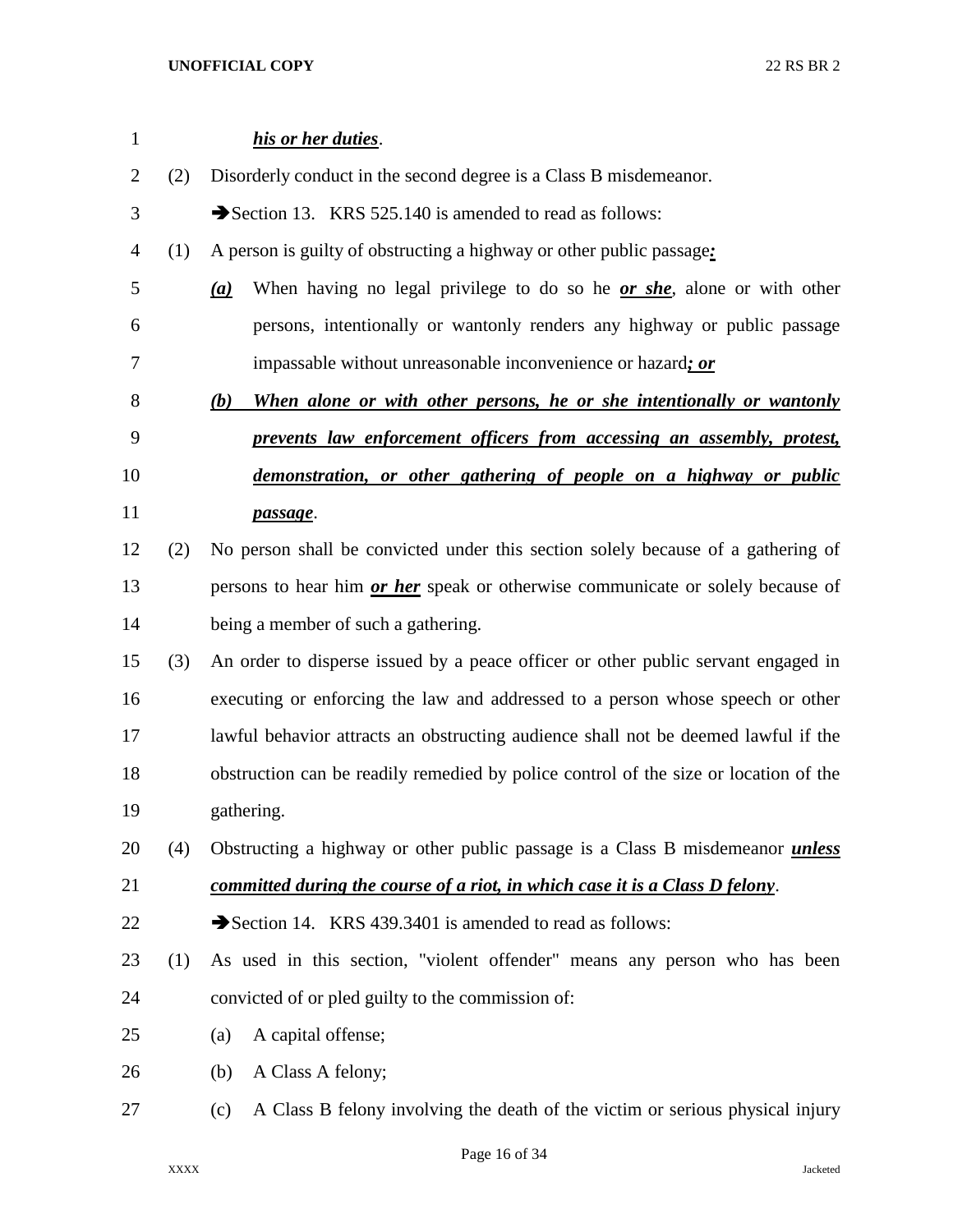| $\mathbf{1}$   |                                 | to a victim;                                                                                      |
|----------------|---------------------------------|---------------------------------------------------------------------------------------------------|
| $\overline{2}$ | (d)                             | An offense described in KRS 507.040 or 507.050 where the offense involves                         |
| 3              |                                 | the killing of a peace officer, firefighter, or emergency medical services                        |
| $\overline{4}$ |                                 | personnel while the peace officer, firefighter, or emergency medical services                     |
| 5              |                                 | personnel was acting in the line of duty;                                                         |
| 6              | (e)                             | A Class B felony involving criminal attempt to commit murder under KRS                            |
| 7              |                                 | 506.010 if the victim of the offense is a clearly identifiable peace officer,                     |
| 8              |                                 | firefighter, or emergency medical services personnel acting in the line of duty,                  |
| 9              |                                 | regardless of whether an injury results;                                                          |
| 10             | (f)                             | The commission or attempted commission of a felony sexual offense                                 |
| 11             |                                 | described in KRS Chapter 510;                                                                     |
| 12             | (g)                             | Use of a minor in a sexual performance as described in KRS 531.310;                               |
| 13             | (h)                             | Promoting a sexual performance by a minor as described in KRS 531.320;                            |
| 14             | (i)                             | Unlawful transaction with a minor in the first degree as described in KRS                         |
| 15             |                                 | 530.064 $(1)(a)$ ;                                                                                |
| 16             | (j)                             | Human trafficking under KRS 529.100 involving commercial sexual activity                          |
| 17             |                                 | where the victim is a minor;                                                                      |
| 18             | (k)                             | Criminal abuse in the first degree as described in KRS 508.100;                                   |
| 19             | (1)                             | Burglary in the first degree accompanied by the commission or attempted                           |
| 20             |                                 | commission of an assault described in KRS 508.010, 508.020, 508.032, or                           |
| 21             |                                 | 508.060;                                                                                          |
| 22             | (m)                             | Burglary in the first degree accompanied by commission or attempted                               |
| 23             |                                 | commission of kidnapping as prohibited by KRS 509.040; $\left\lfloor \frac{6r}{10} \right\rfloor$ |
| 24             | (n)                             | Robbery in the first degree;                                                                      |
| 25             | $\boldsymbol{\left( o \right)}$ | Assault in the second degree committed during the course of a riot as                             |
| 26             |                                 | described in KRS 508.020; or                                                                      |
| 27             | (p)                             | A Class D felony violation of assault in the third degree committed during                        |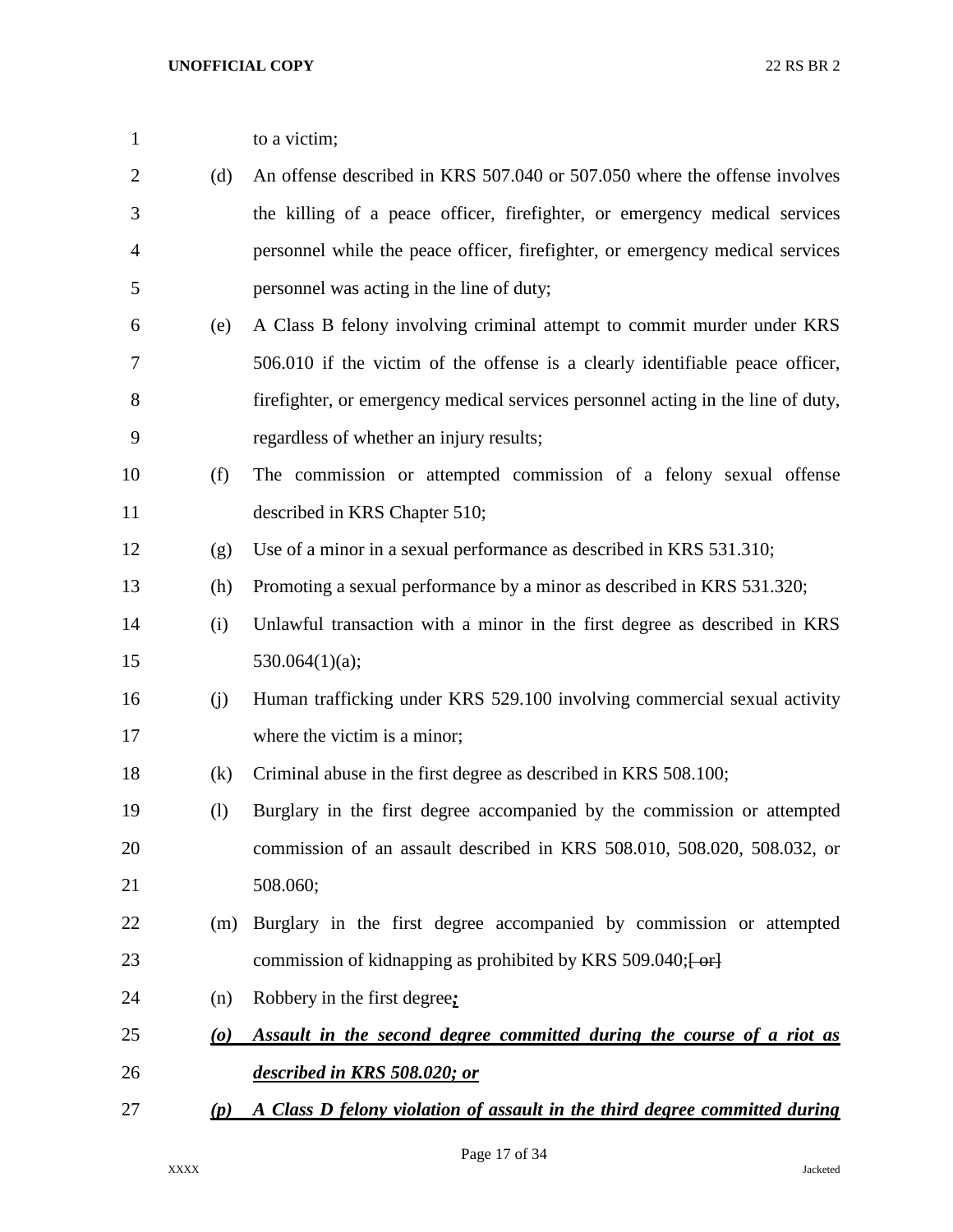# *the course of a riot as described in Section 5 of this Act*.

- The court shall designate in its judgment if the victim suffered death or serious physical injury.
- (2) A violent offender who has been convicted of a capital offense and who has received a life sentence (and has not been sentenced to twenty-five (25) years without parole or imprisonment for life without benefit of probation or parole), or a Class A felony and receives a life sentence, or to death and his or her sentence is commuted to a life sentence shall not be released on probation or parole until he or she has served at least twenty (20) years in the penitentiary. Violent offenders may have a greater minimum parole eligibility date than other offenders who receive 11 longer sentences, including a sentence of life imprisonment.
- (3) (a) A violent offender who has been convicted of a capital offense or Class A felony with a sentence of a term of years or Class B felony shall not be released on probation or parole until he has served at least eighty-five percent (85%) of the sentence imposed.
- (b) A violent offender who has been convicted of a violation of KRS 507.040 17 where the victim of the offense was clearly identifiable as a peace officer, a firefighter, or emergency medical services personnel, and the victim was acting in the line of duty shall not be released on probation or parole until he or she has served at least eighty-five percent (85%) of the sentence imposed.
- (c) A violent offender who has been convicted of a violation of KRS 507.040 or 507.050 where the victim of the offense was a peace officer, a firefighter, or emergency medical services personnel, and the victim was acting in the line of duty shall not be released on probation or parole until he or she has served at least fifty percent (50%) of the sentence imposed.
- (d) Any offender who has been convicted of a homicide or fetal homicide offense under KRS Chapter 507 or 507A in which the victim of the offense died as the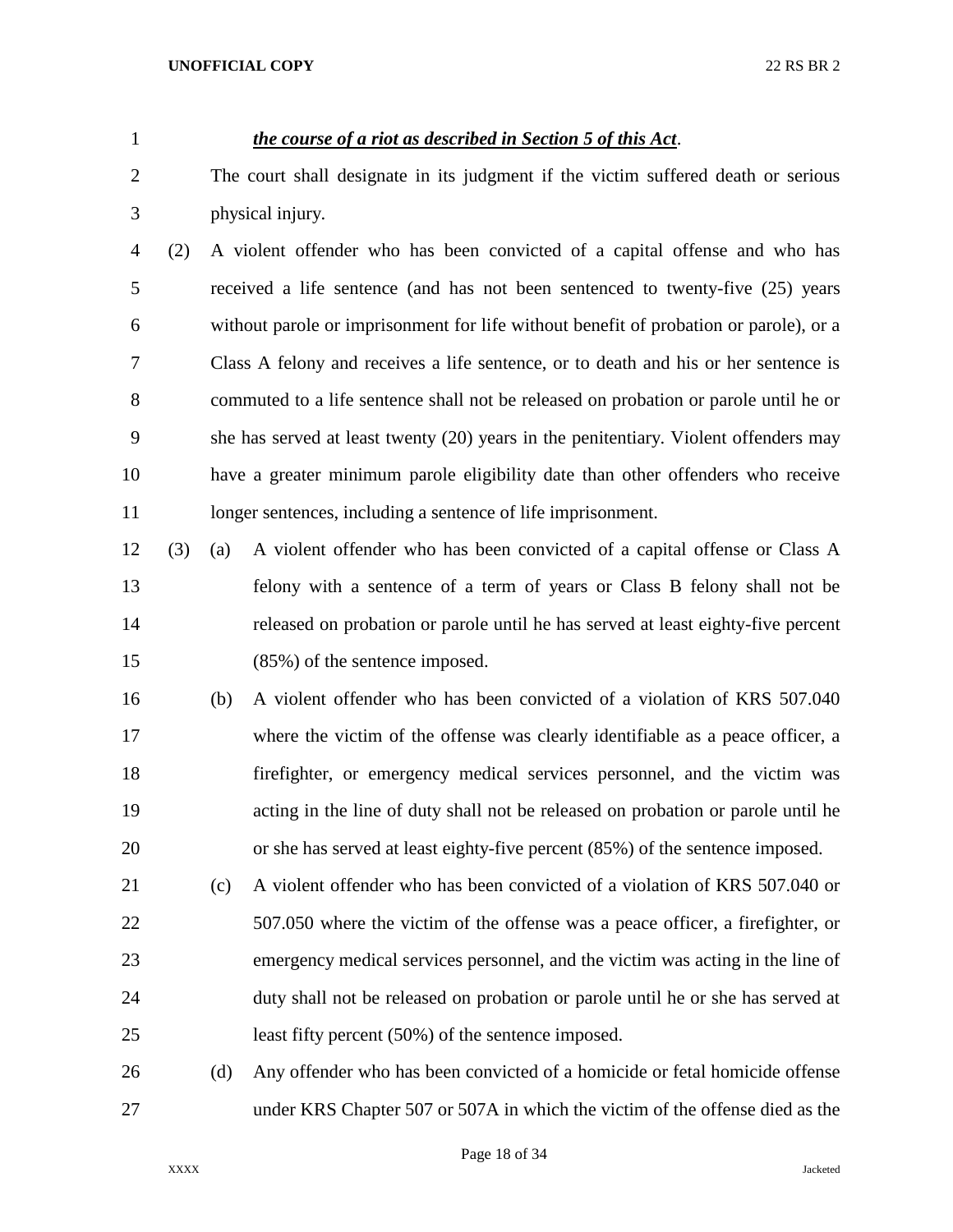| $\mathbf{1}$   |     | result of an overdose of a Schedule I controlled substance and who is not                |
|----------------|-----|------------------------------------------------------------------------------------------|
| $\overline{2}$ |     | otherwise subject to paragraph (a), (b), or (c) of this subsection shall not be          |
| 3              |     | released on probation, shock probation, parole, conditional discharge, or other          |
| 4              |     | form of early release until he or she has served at least fifty percent (50%) of         |
| 5              |     | the sentence imposed.                                                                    |
| 6              |     | A violent offender who has been convicted of a violation of KRS 508.020 or<br>(e)        |
| 7              |     | a Class D felony violation of Section 5 of this Act during the course of a riot          |
| 8              |     | shall not be released on probation or parole until he or she has served at               |
| 9              |     | <u>least eighty-five percent (85%) of the sentence imposed.</u>                          |
| 10             | (4) | A violent offender shall not be awarded any credit on his sentence authorized by         |
| 11             |     | KRS $197.045(1)(b)1$ . In no event shall a violent offender be given credit on his or    |
| 12             |     | her sentence if the credit reduces the term of imprisonment to less than eighty-five     |
| 13             |     | percent (85%) of the sentence.                                                           |
| 14             | (5) | This section shall not apply to a person who has been determined by a court to have      |
| 15             |     | been a victim of domestic violence or abuse pursuant to KRS 533.060 with regard          |
| 16             |     | to the offenses involving the death of the victim or serious physical injury to the      |
| 17             |     | victim. The provisions of this subsection shall not extend to rape in the first degree   |
| 18             |     | or sodomy in the first degree by the defendant.                                          |
| 19             | (6) | This section shall apply only to those persons who commit offenses after July 15,        |
| 20             |     | 1998.                                                                                    |
| 21             | (7) | For offenses committed prior to July 15, 1998, the version of this statute in effect     |
| 22             |     | immediately prior to that date shall continue to apply.                                  |
| 23             | (8) | The provisions of subsection $(1)$ of this section extending the definition of "violent" |
| 24             |     | offender" to persons convicted of or pleading guilty to robbery in the first degree      |
| 25             |     | shall apply only to persons whose crime was committed after July 15, 2002.               |
| 26             |     | Section 15. KRS 532.032 is amended to read as follows:                                   |
| 27             | (1) | Restitution to a named victim, if there is a named victim, shall be ordered in a         |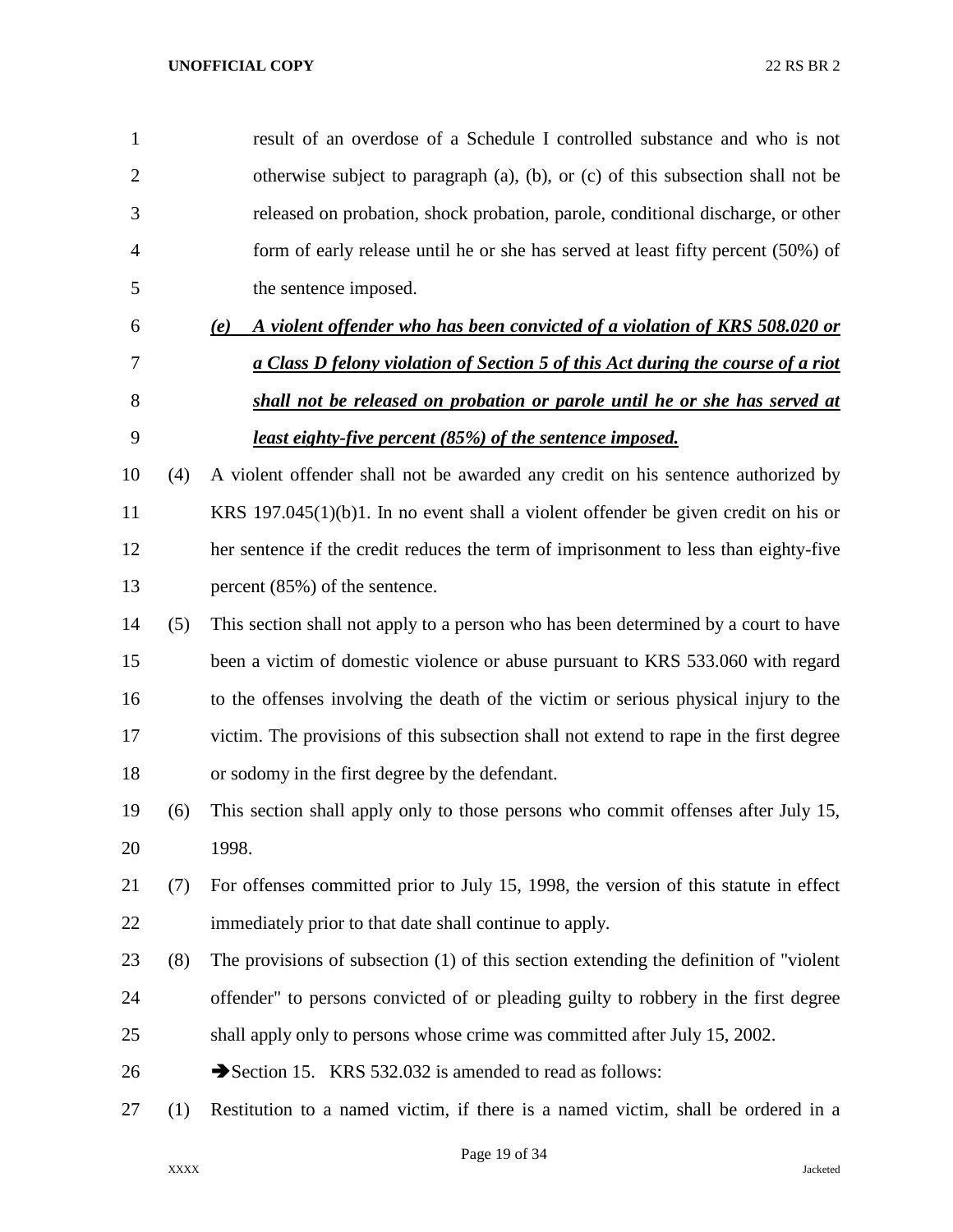| $\mathbf{1}$   |                 | manner consistent, insofar as possible, with the provisions of this section and KRS       |
|----------------|-----------------|-------------------------------------------------------------------------------------------|
| $\overline{2}$ |                 | 439.563, 532.033, 533.020, and 533.030 in addition to any other part of the penalty       |
| 3              |                 | for any offense under this chapter. The provisions of this section shall not be subject   |
| $\overline{4}$ |                 | to suspension or nonimposition.                                                           |
| 5              | (2)             | If pretrial diversion is granted, restitution shall be a part of the diversion agreement. |
| 6              | (3)             | If probation, shock probation, conditional discharge, or other alternative sentence is    |
| 7              |                 | granted, restitution shall be a condition of the sentence.                                |
| 8              | (4)             | If a person is sentenced to incarceration and paroled, restitution shall be made a        |
| 9              |                 | condition of parole.                                                                      |
| 10             | (5)             | If a person is convicted of any offense subject to enhanced penalties under               |
| 11             |                 | Section 3 of this Act, restitution for any pecuniary loss shall be ordered by the         |
| 12             |                 | court.                                                                                    |
| 13             | $(6)$ [ $(5)$ ] | Restitution payments ordered under this section shall be paid by the defendant            |
| 14             |                 | to the clerk or a court-authorized program run by the county attorney or the              |
| 15             |                 | Commonwealth's attorney of the county.                                                    |
| 16             |                 | $\rightarrow$ SECTION 16.<br>A NEW SECTION OF KRS CHAPTER 15 IS CREATED TO                |
| 17             |                 | <b>READ AS FOLLOWS:</b>                                                                   |
| 18             |                 | <b>The General Assembly of the Commonwealth of Kentucky hereby finds and declares</b>     |
| 19             | that:           |                                                                                           |
| 20             | (I)             | Adequate and substantial investment in law enforcement is essential to protect            |
| 21             |                 | and promote the quality of life of all citizens in the Commonwealth;                      |
| 22             | (2)             | Governmental entities responsible for the funding of the various law enforcement          |
| 23             |                 | agencies shall maintain and improve their respective financial support to the             |
| 24             |                 | <b>Commonwealth's law enforcement agencies; and</b>                                       |
| 25             | (3)             | <b>The General Assembly expressly reserves the right to enact future legislation that</b> |
| 26             |                 | would implement specific procedural requirements to ensure adequate funding               |
| 27             |                 | and support of law enforcement agencies.                                                  |

Page 20 of 34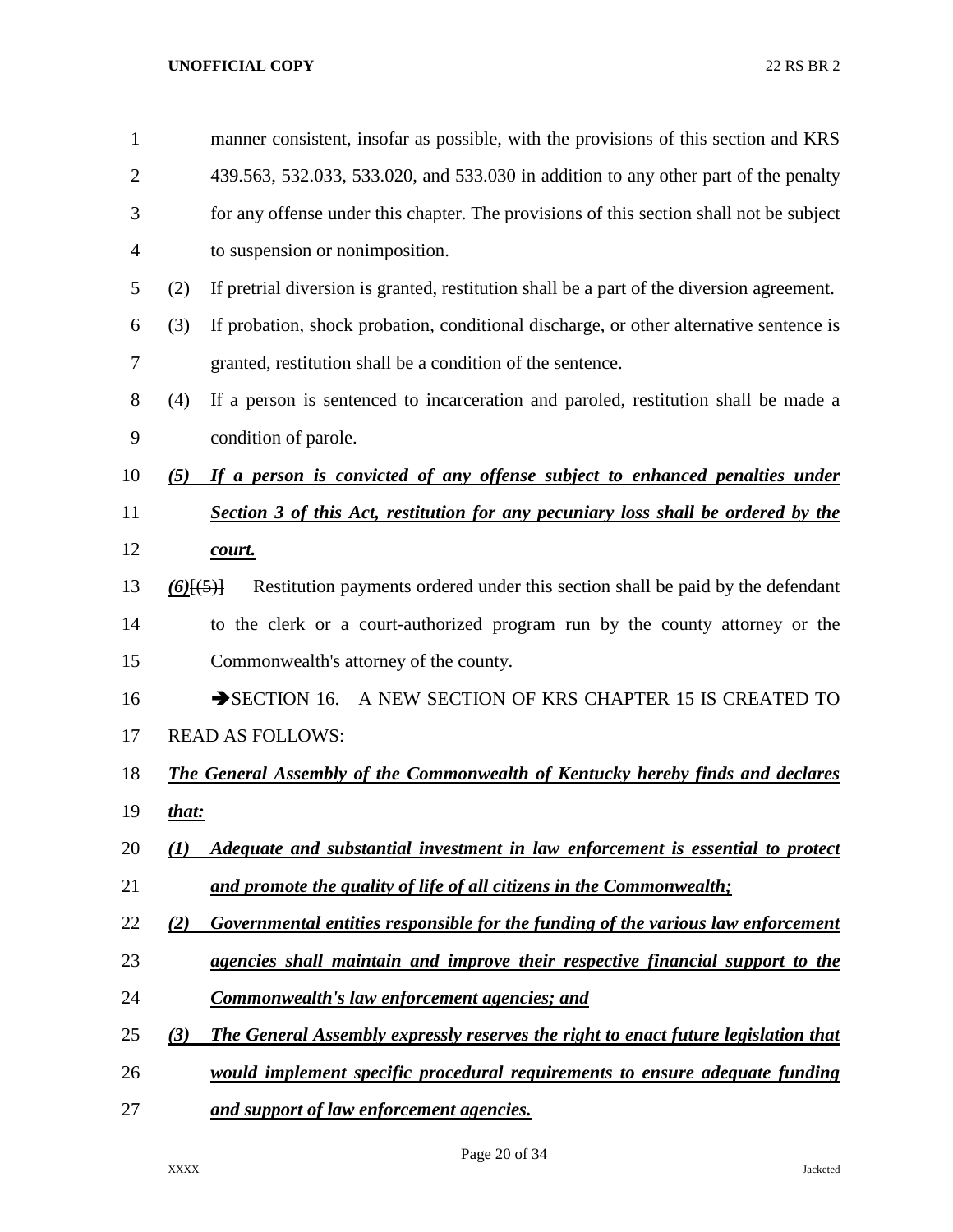| 1              |                  | Section 17. KRS 411.100 is amended to read as follows:                                                         |
|----------------|------------------|----------------------------------------------------------------------------------------------------------------|
| $\overline{c}$ | (I)              | As used in this section, "local government" means any city, county, charter                                    |
| 3              |                  | county, urban-county government, consolidated local government, or unified                                     |
| $\overline{4}$ |                  | local government.                                                                                              |
| 5              | (2)              | If, within any <i>local government</i> : [city,]                                                               |
| 6              |                  | Any church, convent, chapel, dwelling house, house used or designed for the<br>(a)                             |
| 7              |                  | transaction of lawful business, vessel or shipyard, railroad or property of any                                |
| 8              |                  | kind belonging to any street or other railroad company, or any article of                                      |
| 9              |                  | personal property is damaged, or if any property is taken away or damaged by                                   |
| 10             |                  | any riotous or tumultuous assemblage of people; $or \left[ \frac{1}{2} \right]$                                |
| 11             |                  | A person sustains personal injuries by any riotous or tumultuous<br>(b)                                        |
| 12             |                  | <u>assemblage of people;</u>                                                                                   |
| 13             |                  | the full amount of <i>damages</i> [the damage done] for personal injury or <i>damage to</i>                    |
| 14             |                  | <i>property</i> may be recovered <i>from</i> [by the person injured by action against] the <i>local</i>        |
| 15             |                  | <i>government</i> [city], if the <i>local government</i> [city authorities themselves, or with the             |
| 16             |                  | aid of their own citizens, could have prevented the damage or injury.                                          |
| 17             | $\left(3\right)$ | However, no such liability shall be incurred by the <i>local government</i> [eity] unless                      |
| 18             |                  | the <i>local government</i> [eity] authorities had notice or good reason to believe that a                     |
| 19             |                  | riot or tumultuous assemblage was about to take place and were grossly negligent                               |
| 20             |                  | in $\frac{1}{2}$ [time to <i>preventing</i> [prevent ] the destruction <i>or injury</i> [, either by their own |
| 21             |                  | force or by the aid of the citizens of the city.                                                               |
| 22             | $\underline{4}$  | No person may maintain an action under this section if he <i>or she</i> has unlawfully                         |
| 23             |                  | contributed by word or deed toward exciting or inflaming the tumult or riot, or if he                          |
| 24             |                  | or she failed to do what he reasonably could toward preventing, allaying or                                    |
| 25             |                  | suppressing it.                                                                                                |
| 26             | (5)              | Notwithstanding KRS 65.2003(3), it is the intention of the General Assembly to                                 |
| 27             |                  | provide the means to enable a person injured by the Commonwealth; its cabinets,                                |

Page 21 of 34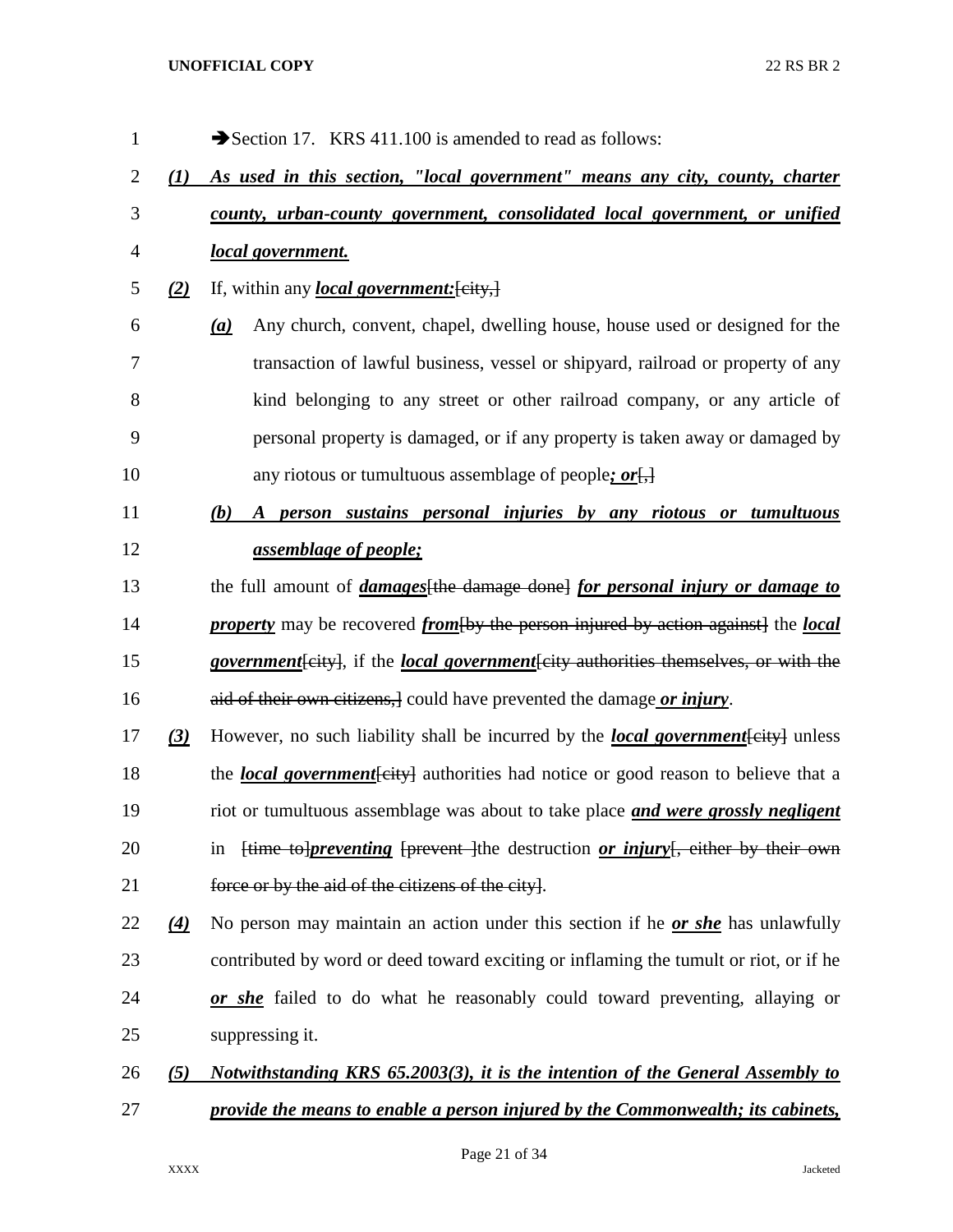| 1              | departments, bureaus, or agencies; its officers, agents, or employees while acting                             |  |
|----------------|----------------------------------------------------------------------------------------------------------------|--|
| $\overline{2}$ | within the scope of their employment; its political or civil subdivisions; or the                              |  |
| 3              | officers, agents, or employees of its political or civil subdivisions while acting                             |  |
| 4              | within the scope of their employment to be able to bring an action for personal                                |  |
| 5              | injury or property damage resulting from circumstances presented under this                                    |  |
| 6              | section. Such claims shall proceed only as provided in KRS 65.200 to 65.2006 or                                |  |
| 7              | <b>KRS Chapter 49.</b>                                                                                         |  |
| 8              | No officers, agents, or employees shall be held liable for following an order or<br>(6)                        |  |
| 9              | directive from a supervisor to not act to prevent damage caused by a riot or                                   |  |
| 10             | tumultuous assemblage.                                                                                         |  |
| 11             | Section 18. KRS 61.912 is amended to read as follows:                                                          |  |
| 12             | Any duly commissioned special law enforcement officer shall, while performing law                              |  |
| 13             | enforcement duties upon the public property he is hired to protect, be empowered to                            |  |
| 14             | arrest:                                                                                                        |  |
| 15             | Persons committing, in his presence and upon the public property he is hired to<br>(1)                         |  |
| 16             | protect, any misdemeanor, any traffic violation, or any other violation as defined by                          |  |
| 17             | KRS 500.080 $\left[\frac{(17)}{17}\right]$ ;                                                                   |  |
| 18             | Provided there exists probable cause to believe a felony has been committed upon<br>(2)                        |  |
| 19             | the premises he is hired to protect, any person whom the officer reasonably and                                |  |
| 20             | actually believes to have committed such felony upon the public property.                                      |  |
| 21             | Section 19. KRS 61.914 is amended to read as follows:                                                          |  |
| 22             | Duly commissioned special law enforcement officers shall have the power to issue tickets                       |  |
| 23             | for parking violations committed upon the public property in their presence and the power                      |  |
| 24             | of peace officers under KRS 431.015 to issue citations for misdemeanors, and other                             |  |
| 25             | violations as defined by KRS 500.080 $\left[\frac{(17)}{7}\right]$ committed in their presence upon the public |  |
| 26             | property.                                                                                                      |  |
| 27             | Section 20. KRS 61.168 is amended to read as follows:                                                          |  |

Page 22 of 34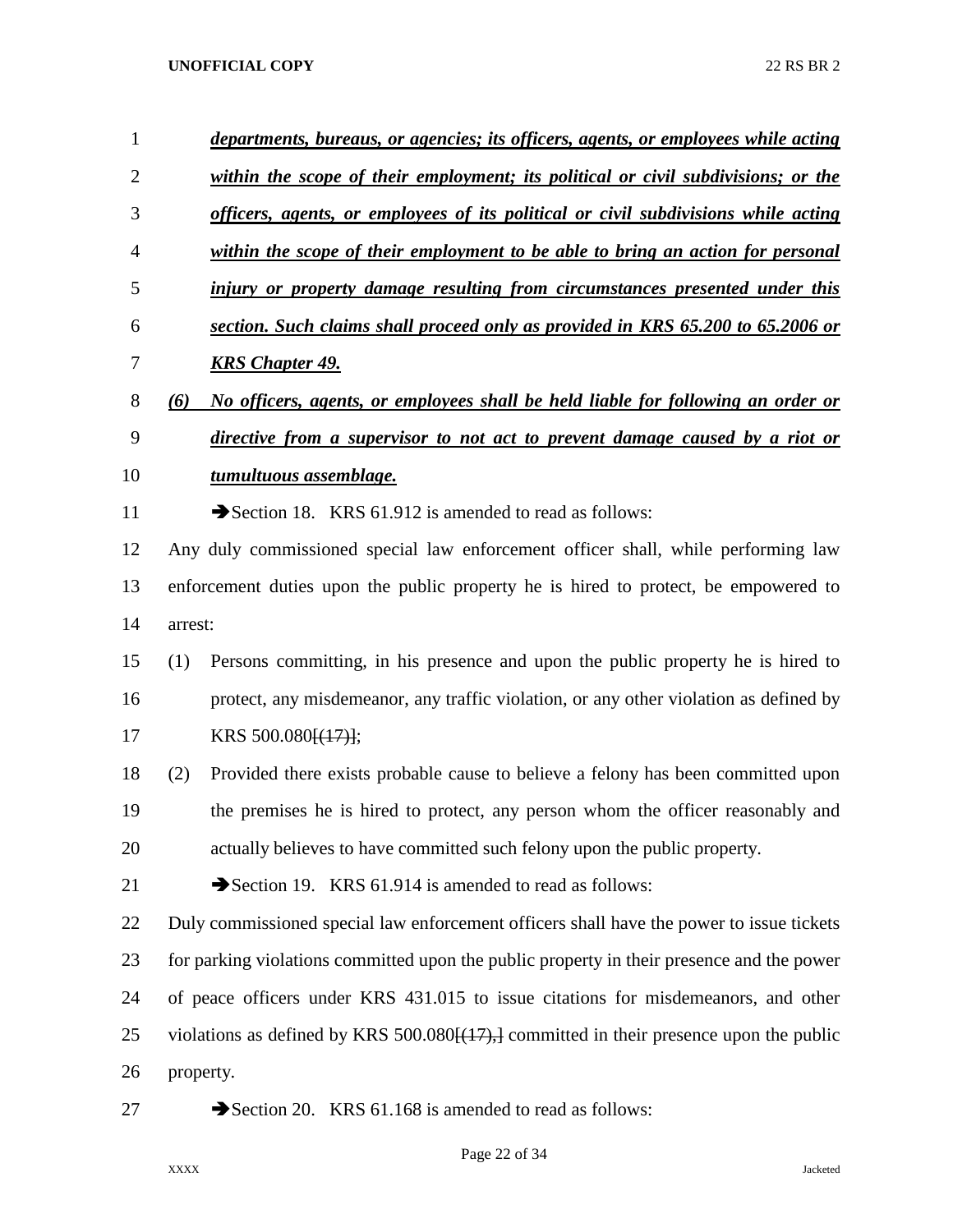- (1) As used in this section:
- (a) "Body-worn camera" means a video or audio electronic recording device that is carried by or worn on the body of a public safety officer. This definition does not include a dashboard mounted camera or recording device used in the course of clandestine investigations;
- (b) "Body-worn camera recording" or "recording" means a video or audio recording, or both, that is made by a body-worn camera during the course of a public safety officer's official duties;
- (c) "Personal representative" means a court-appointed guardian, attorney, or agent possessing written authorization to act on behalf of a person that is involved in an incident contained in a body-worn camera recording, a person holding a power of attorney for a person that is involved in an incident contained in a body-worn camera recording, or the parent or guardian of a minor child depicted in a body-worn camera recording. If a person depicted in the recording is deceased, the term also means the personal representative of the estate of the deceased person, the deceased person's surviving spouse, parent, or adult child, the deceased person's attorney, or the parent or guardian of a surviving minor child of the deceased;
- (d) "Public agency" has the same meaning as in KRS 61.870(1);
- (e) "Public safety officer" means any individual that is an employee of a public agency who is certified as a first responder under KRS Chapter 311A or whose employment duties include law enforcement or firefighting activities; and
- (f) "Use of force" means any action by a public safety officer that results in death, physical injury as defined in KRS 500.080*(15)*[(13)], discharge of a personal body weapon, chemical agent, impact weapon, extended range impact weapon, sonic weapon, sensory weapon, conducted energy weapon, or a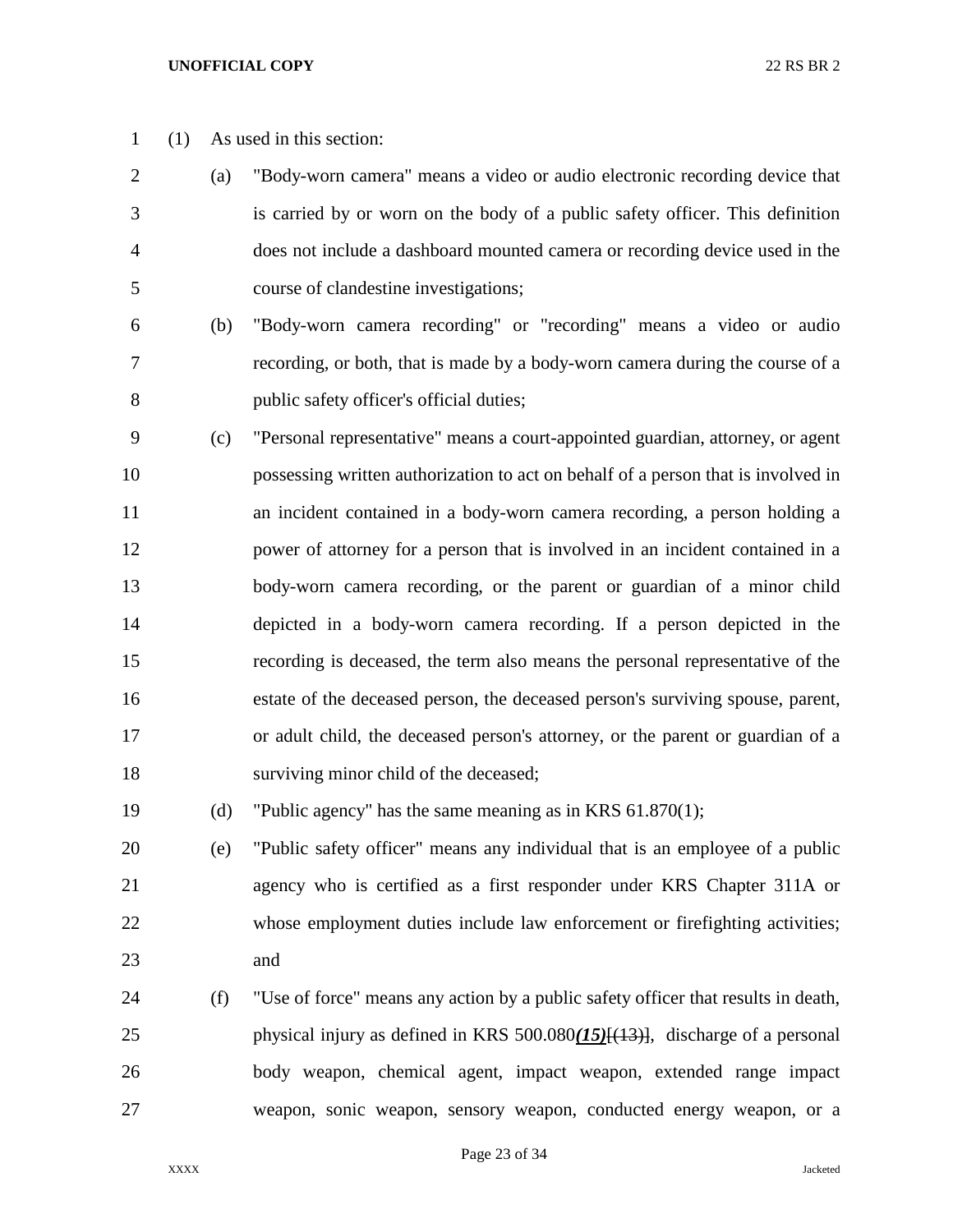| 1              |     |         | firearm, or involves the intentional pointing of a public safety officer's firearm    |
|----------------|-----|---------|---------------------------------------------------------------------------------------|
| $\overline{2}$ |     |         | at a member of the public.                                                            |
| 3              | (2) |         | Except as provided in this section, the disclosure of body-worn camera recordings     |
| $\overline{4}$ |     |         | shall be governed by the Kentucky Open Records Act, as set forth in KRS 61.870 to     |
| 5              |     | 61.884. |                                                                                       |
| 6              | (3) |         | The retention of body-worn camera video recordings shall be governed by KRS           |
| 7              |     |         | 171.410 to 171.740, and the administrative regulations promulgated by the             |
| 8              |     |         | Kentucky Department of Libraries and Archives.                                        |
| 9              | (4) |         | Notwithstanding KRS 61.878(4), unless the request meets the criteria provided         |
| 10             |     |         | under subsection (5) of this section, a public agency may elect not to disclose body- |
| 11             |     |         | worn camera recordings containing video or audio footage that:                        |
| 12             |     | (a)     | Includes the interior of a place of a private residence where there is a              |
| 13             |     |         | reasonable expectation of privacy, unless the legal owner or lessee with legal        |
| 14             |     |         | possession of the residence requests in writing that the release be governed          |
| 15             |     |         | solely under the provisions of KRS 61.870 to 61.884;                                  |
| 16             |     | (b)     | Includes the areas inside of a medical facility, counseling, or therapeutic           |
| 17             |     |         | program office where a patient is registered to receive treatment, receiving          |
| 18             |     |         | treatment, waiting for treatment, or being transported in the course of               |
| 19             |     |         | treatment;                                                                            |
| 20             |     | (c)     | Would disclose health care information shared with patients, their families, or       |
| 21             |     |         | with a patient's care team or that is considered protected health information         |
| 22             |     |         | under the Health Insurance Portability and Accountability Act of 1996;                |
| 23             |     | (d)     | Includes the areas inside of a correctional facility when disclosure would            |
| 24             |     |         | reveal details of the facility that would jeopardize the safety, security, or well-   |
| 25             |     |         | being of those in custody, the staff of the correctional facility, or law             |
| 26             |     |         | enforcement officers;                                                                 |
| 27             |     | (e)     | Is of a sexual nature or video footage that contains nude images of an                |

Page 24 of 34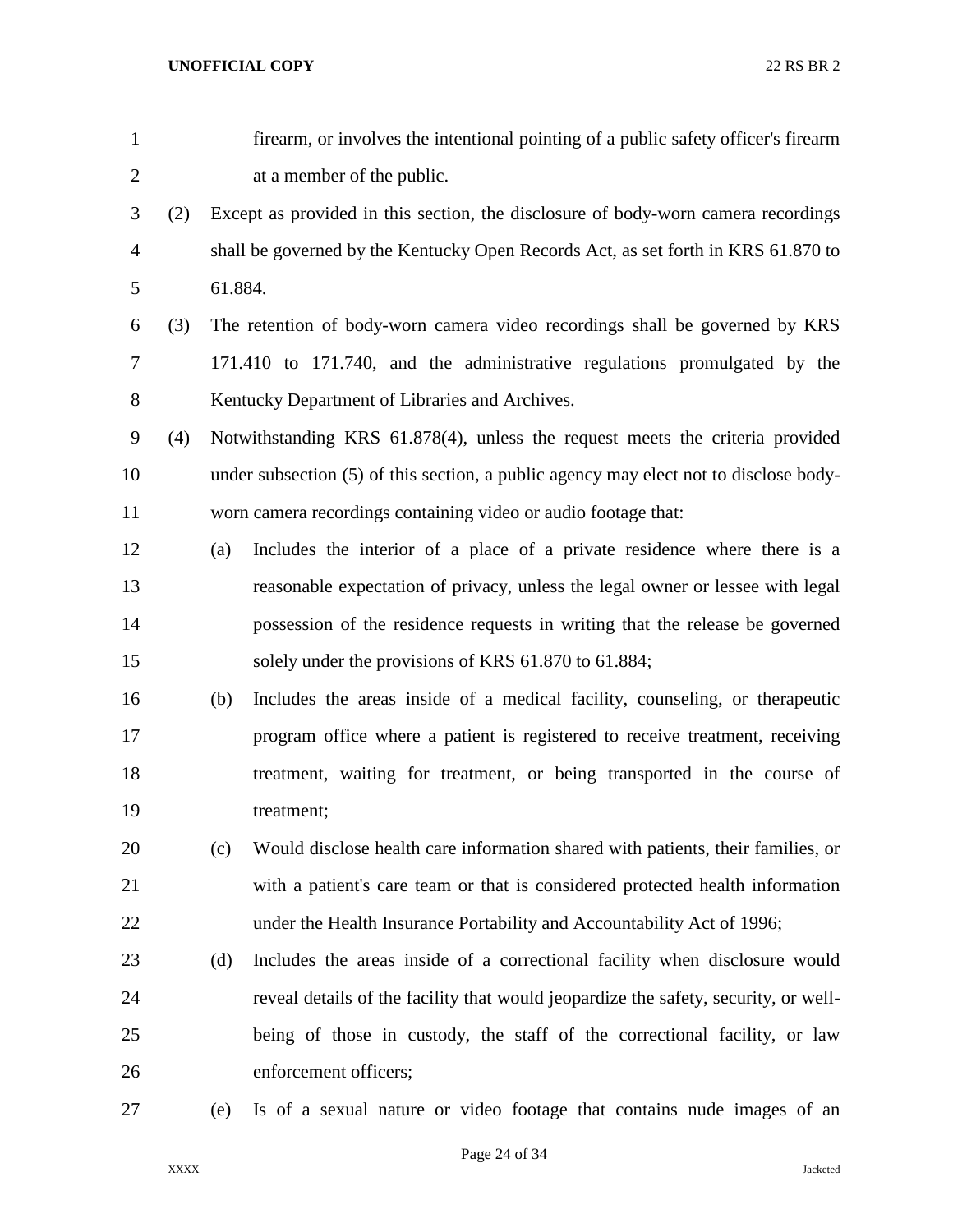| $\mathbf{1}$   |     |     | individual's genitals, pubic area, anus, or the female nipple;                    |
|----------------|-----|-----|-----------------------------------------------------------------------------------|
| $\overline{2}$ |     | (f) | Is of a minor child, including but not limited to footage involving juvenile      |
| 3              |     |     | custody matters;                                                                  |
| 4              |     | (g) | Includes the body of a deceased individual;                                       |
| 5              |     | (h) | Would reveal the identity of witnesses, confidential law enforcement              |
| 6              |     |     | informants, or undercover law enforcement officers, or if the release could       |
| 7              |     |     | jeopardize the safety, security, or well-being of a witness or confidential       |
| 8              |     |     | informant;                                                                        |
| 9              |     | (i) | Would reveal the location information of a domestic violence program or           |
| 10             |     |     | emergency shelter;                                                                |
| 11             |     | (j) | Would reveal information related to schools, colleges, and universities that is   |
| 12             |     |     | protected by the federal Family Educational Rights and Privacy Act;               |
| 13             |     | (k) | Would result in the disclosure of nonpublic or confidential data classified as    |
| 14             |     |     | Criminal Justice Information Services data by the Federal Bureau of               |
| 15             |     |     | Investigation;                                                                    |
| 16             |     | (1) | Includes a public safety officer carrying out duties directly related to the      |
| 17             |     |     | hospitalization of persons considered mentally ill;                               |
| 18             |     | (m) | Includes the depiction of the serious injury or death of a public safety officer; |
| 19             |     |     | <b>or</b>                                                                         |
| 20             |     | (n) | Includes footage made in conjunction with a law enforcement exercise that         |
| 21             |     |     | includes special response team actions, hostage negotiations, or training         |
| 22             |     |     | events, but only where the public release of tactics, operational protocol, or    |
| 23             |     |     | methodology would disadvantage the capability of public safety officers to        |
| 24             |     |     | successfully respond in emergency or other dangerous situations.                  |
| 25             | (5) |     | If the recording contains video or audio footage that:                            |
| 26             |     | (a) | Depicts an encounter between a public safety officer where there is a use of      |
| 27             |     |     | force, the disclosure of the record shall be governed solely by the provisions    |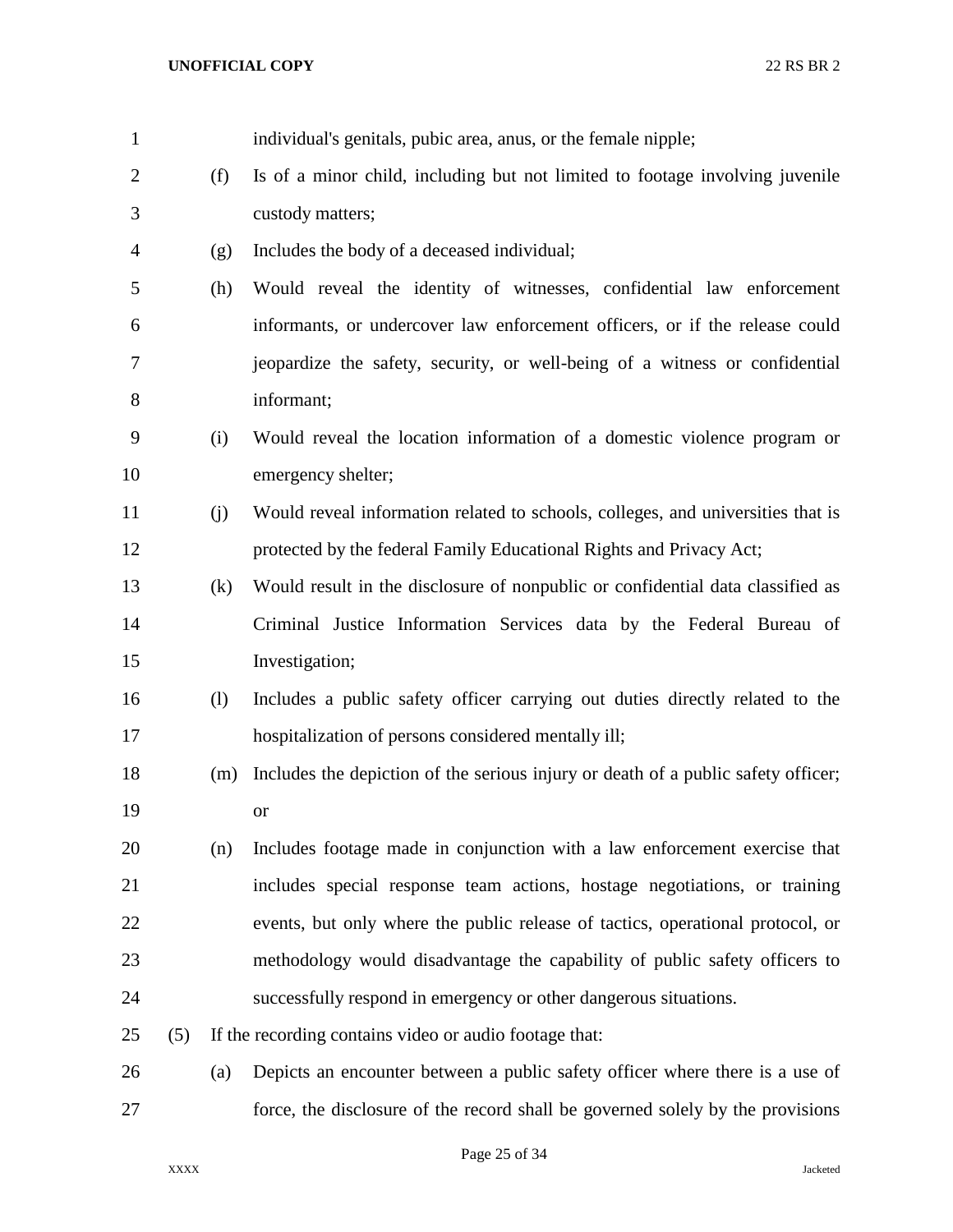| $\mathbf{1}$   |     |     | of KRS 61.870 to 61.884, including all of the exceptions contained therein;          |
|----------------|-----|-----|--------------------------------------------------------------------------------------|
| $\overline{2}$ |     | (b) | Depicts an incident which leads to the detention or arrest of an individual or       |
| 3              |     |     | individuals, the disclosure of the record shall be governed solely by the            |
| $\overline{4}$ |     |     | provisions of KRS 61.870 to 61.884, including all of the exceptions contained        |
| 5              |     |     | therein;                                                                             |
| 6              |     | (c) | Depicts an incident which is the subject of a formal complaint submitted             |
| 7              |     |     | against a public safety officer under KRS 15.520, 67C.326, or 95.450, or             |
| 8              |     |     | depicts an incident which is the subject of a formal legal or administrative         |
| 9              |     |     | complaint against the agency employing the public safety officer, the release        |
| 10             |     |     | of the record shall be governed by the provisions of KRS 61.870 to 61.884,           |
| 11             |     |     | including all of the exceptions contained therein; or                                |
| 12             |     | (d) | Is requested by a person or other entity or the personal representative of a         |
| 13             |     |     | person or entity that is directly involved in the incident contained in the body-    |
| 14             |     |     | worn camera recording, it shall be made available by the public agency to the        |
| 15             |     |     | requesting party for viewing on the premises of the public agency, but the           |
| 16             |     |     | public agency shall not be required to make a copy of the recording except as        |
| 17             |     |     | provided in KRS 61.169. The requesting parties shall not be limited in the           |
| 18             |     |     | number of times they may view the recording under this paragraph.                    |
| 19             | (6) |     | Nothing in this section or KRS 61.169 shall be interpreted to override any provision |
| 20             |     |     | related to:                                                                          |
| 21             |     | (a) | Reports by law enforcement officers and criminal justice agencies under KRS          |
| 22             |     |     | 17.150;                                                                              |
| 23             |     | (b) | The law and rules governing discovery or the submission and display of               |
| 24             |     |     | evidence in any court proceeding, whether criminal or civil, or any                  |
| 25             |     |     | administrative proceeding; or                                                        |
| 26             |     | (c) | The provisions of KRS 189A.100.                                                      |
| 27             |     |     | Section 21. KRS 532.100 is amended to read as follows:                               |

Page 26 of 34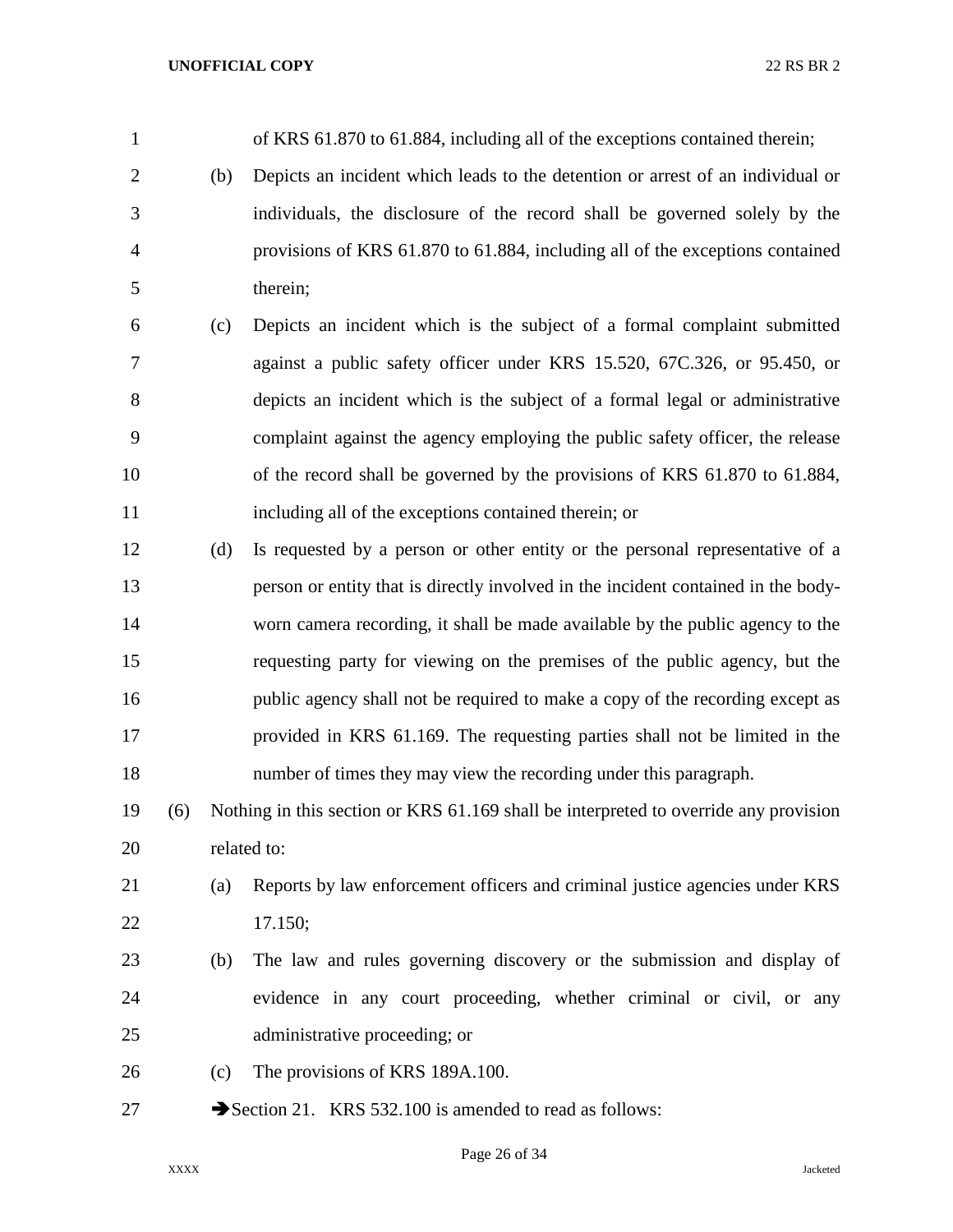- (1) As used in this section, "jail" means a "jail" or "regional jail" as defined in KRS 441.005.
- (2) When an indeterminate term of imprisonment is imposed, the court shall commit the defendant to the custody of the Department of Corrections for the term of his or her sentence and until released in accordance with the law.
- (3) When a definite term of imprisonment is imposed, the court shall commit the defendant to a jail for the term of his or her sentence and until released in accordance with the law.
- (4) When a sentence of death is imposed, the court shall commit the defendant to the custody of the Department of Corrections with directions that the sentence be carried out according to law.
- (5) (a) The provisions of KRS 500.080*(6)*[(5)] notwithstanding, if a Class D felon is sentenced to an indeterminate term of imprisonment of five (5) years or less, he or she shall serve that term in a jail in a county in which the fiscal court has agreed to house state prisoners; except that, when an indeterminate sentence 16 of two (2) years or more is imposed on a Class D felon convicted of a sexual 17 offense enumerated in KRS 197.410(1), or a crime under KRS 17.510(11) or (12), the sentence shall be served in a state institution. Counties choosing not to comply with the provisions of this paragraph shall be granted a waiver by the commissioner of the Department of Corrections.
- (b) The provisions of KRS 500.080*(6)*[(5)] notwithstanding, a Class D felon who received a sentence of more than five (5) years for nonviolent, nonsexual offenses, but who currently has less than five (5) years remaining to be served, may serve the remainder of his or her term in a jail in a county in which the fiscal court has agreed to house state prisoners.
- (c) 1. The provisions of KRS 500.080*(6)*[(5)] notwithstanding, and except as provided in subparagraph 2. of this paragraph, a Class C or D felon with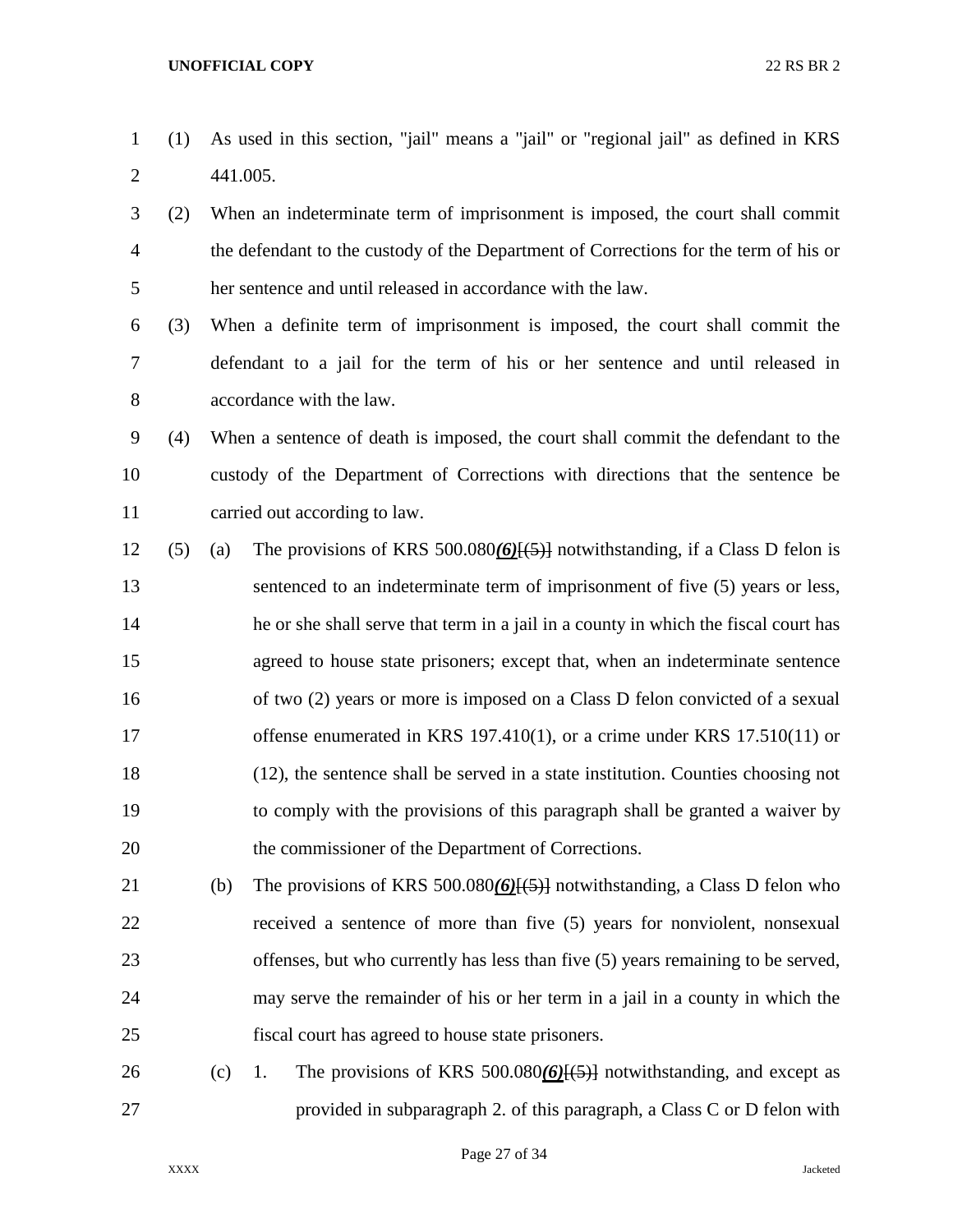| $\mathbf{1}$   |     | a sentence of more than five (5) years who is classified by the                      |
|----------------|-----|--------------------------------------------------------------------------------------|
| $\overline{2}$ |     | Department of Corrections as community custody shall serve that term                 |
| 3              |     | in a jail in a county in which the fiscal court has agreed to house state            |
| 4              |     | prisoners if:                                                                        |
| 5              |     | Beds are available in the jail;<br>a.                                                |
| 6              |     | State facilities are at capacity; and<br>$\mathbf b$ .                               |
| 7              |     | Halfway house beds are being utilized at the contract level as of<br>$\mathbf{c}$ .  |
| 8              |     | July 15, 2000.                                                                       |
| 9              |     | 2.<br>When an indeterminate sentence of two $(2)$ years or more is imposed on        |
| 10             |     | a felon convicted of a sex crime, as defined in KRS 17.500, or any                   |
| 11             |     | similar offense in another jurisdiction, the sentence shall be served in a           |
| 12             |     | state institution.                                                                   |
| 13             |     | 3.<br>Counties choosing not to comply with the provisions of this paragraph          |
| 14             |     | shall be granted a waiver by the commissioner of the Department of                   |
| 15             |     | Corrections.                                                                         |
| 16             | (d) | Any jail that houses state inmates under this subsection shall offer programs        |
| 17             |     | as recommended by the Jail Standards Commission. The Department of                   |
| 18             |     | Corrections shall adopt the recommendations of the Jail Standards                    |
| 19             |     | Commission and promulgate administrative regulations establishing required           |
| 20             |     | programs for a jail that houses state inmates under this subsection. The             |
| 21             |     | Department of Corrections shall approve programming offered by jails to state        |
| 22             |     | inmates for sentencing credits in accordance with KRS 197.045.                       |
| 23             | (e) | Before housing any female state inmate, a jail shall be certified pursuant to        |
| 24             |     | KRS 197.020.                                                                         |
| 25             | (f) | If a jail is at or over one hundred fifty percent $(150%)$ capacity, the<br>1.<br>a. |
| 26             |     | Department of Corrections may direct the jail to transfer a                          |
| 27             |     | specified number of state prisoners to vacant beds at other                          |

Page 28 of 34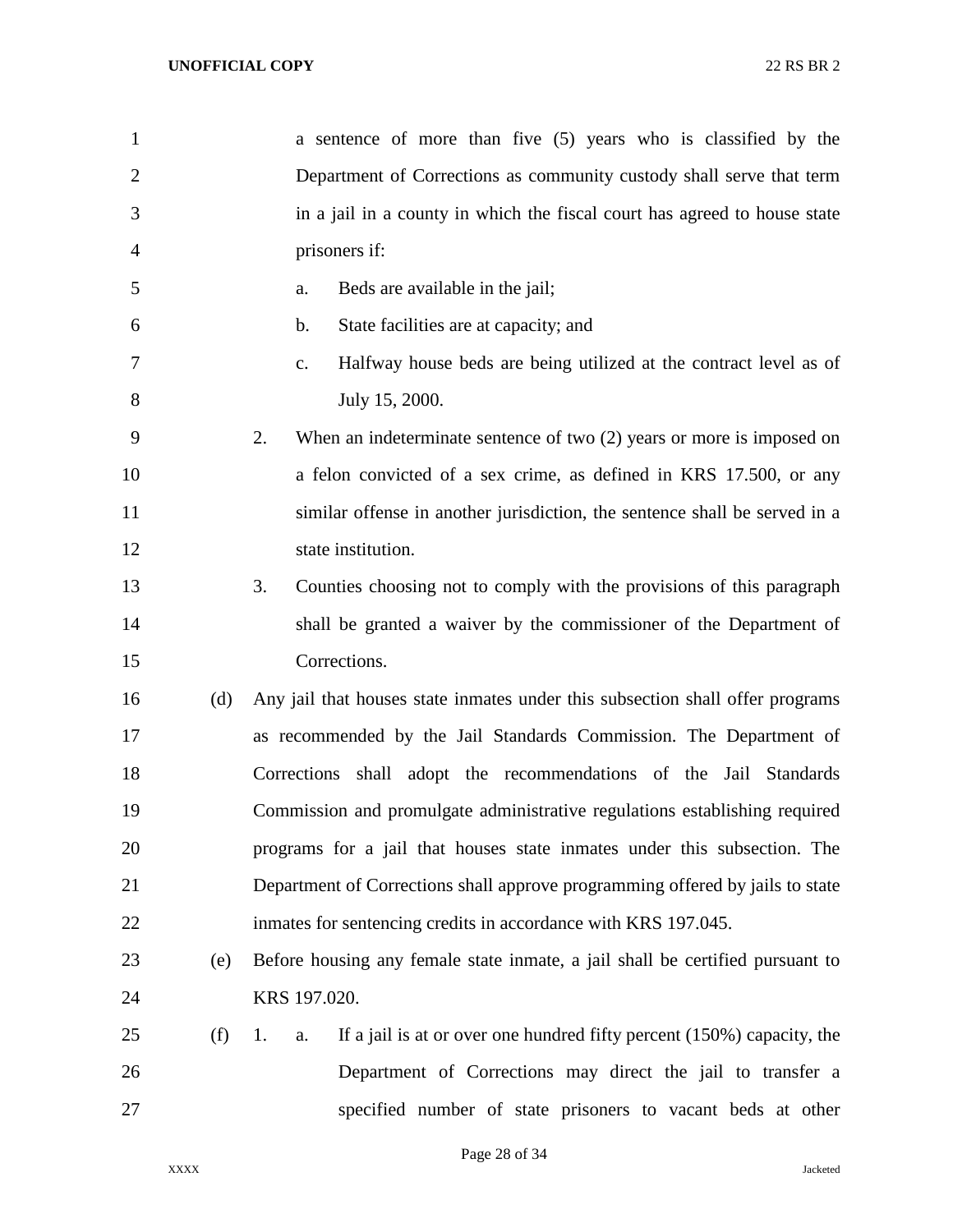| 1              |               | designated jails or state institutions. As used in this paragraph,            |
|----------------|---------------|-------------------------------------------------------------------------------|
| $\overline{2}$ |               | "capacity" means the capacity listed on the certificate of occupancy          |
| 3              |               | issued each year to the jail by the Department of Corrections.                |
| $\overline{4}$ | $\mathbf b$ . | The Department of Corrections shall choose which state prisoners              |
| 5              |               | are eligible for transfer based on the security level of the vacant           |
| 6              |               | bed at the receiving jail or state institution.                               |
| $\overline{7}$ | c.            | State prisoners who are approved for transfer to a Department of              |
| 8              |               | Corrections facility for necessary medical treatment and care                 |
| 9              |               | pursuant to KRS 441.560 shall not be transferred to another jail.             |
| 10             | d.            | State prisoners enrolled in a Department of Corrections approved              |
| 11             |               | program pursuant to KRS 197.045 shall not be transferred.                     |
| 12             | e.            | State prisoners awaiting trial in the county they are being housed            |
| 13             |               | shall not be transferred.                                                     |
| 14             | f.            | Jails that receive state prisoners pursuant to this subparagraph shall        |
| 15             |               | be responsible for the transportation of those prisoners to the jail.         |
| 16             | 2.            | If the Department of Corrections directs the transfer of a state prisoner     |
| 17             |               | pursuant to subparagraph 1. of this paragraph, the jailer has fourteen (14)   |
| 18             |               | days to transfer the state prisoner. If the jailer refuses to release custody |
| 19             |               | of the state prisoner to the receiving jail within fourteen (14) days, the    |
| 20             |               | department shall reduce the per diem for the jail for an amount equal to      |
| 21             |               | the per diem of that prisoner for each day the jailer refuses to comply       |
| 22             |               | with the direction.                                                           |
| 23             | 3.            | If the Department of Corrections directs the transfer of a state prisoner     |
| 24             |               | pursuant to subparagraph 1. of this paragraph, the jailer of the receiving    |
| 25             |               | jail shall accept the transfer and transport the state prisoner in            |
| 26             |               | accordance with subparagraph 1.f. of this paragraph. If, after receiving a    |
| 27             |               | copy of the direction, the jailer refuses to accept and transport the state   |

Page 29 of 34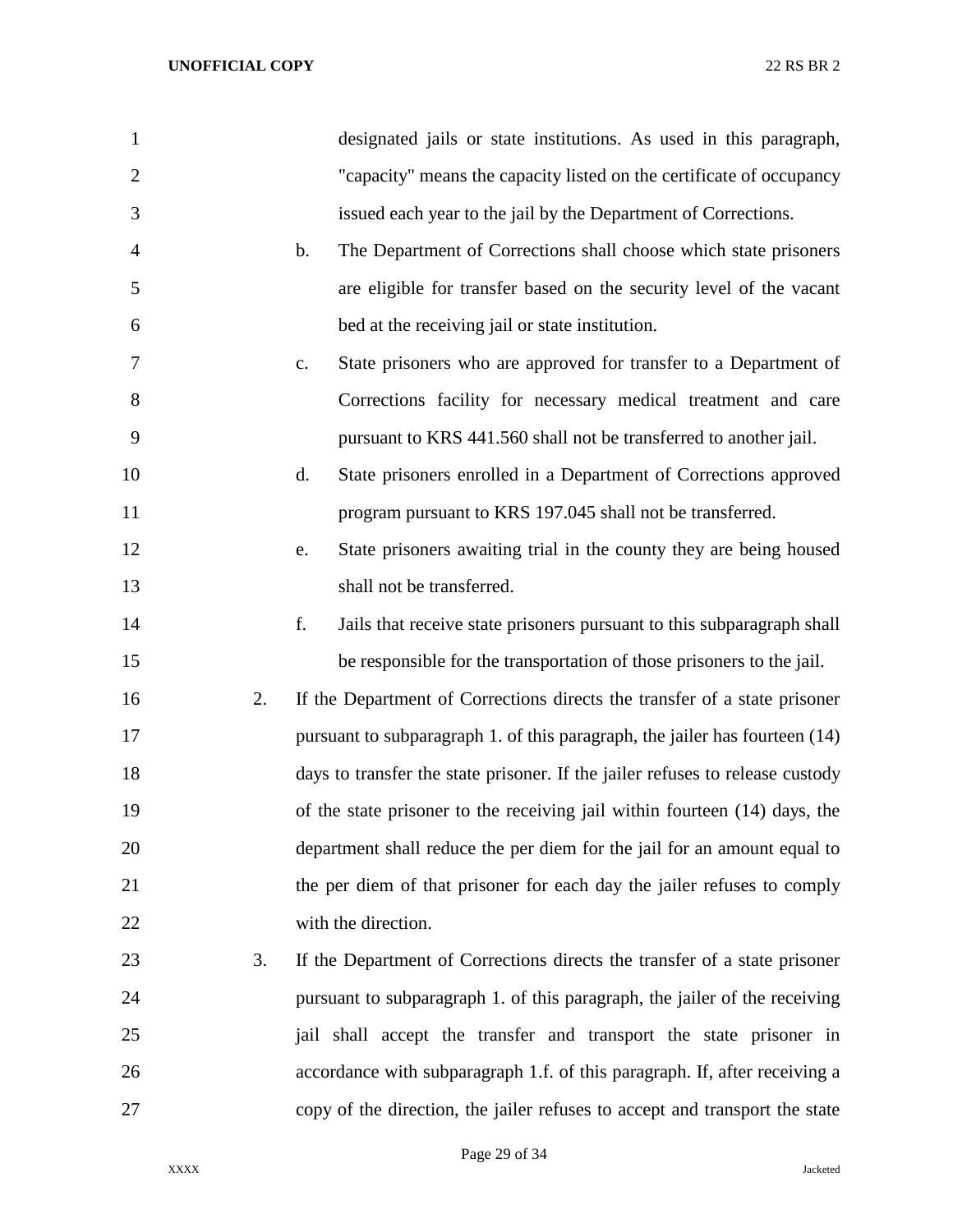| $\mathbf{1}$   |     |     | prisoner, the Department of Corrections shall reduce the per diem for the              |
|----------------|-----|-----|----------------------------------------------------------------------------------------|
| $\overline{2}$ |     |     | receiving jail for an amount equal to the per diem of that prisoner for                |
| 3              |     |     | each day the jailer refuses to comply with the direction.                              |
| $\overline{4}$ |     | 4.  | If a jail has a vacant bed and has a Class C or Class D felon who, based               |
| 5              |     |     | on the Department of Corrections classification system, is eligible to be              |
| 6              |     |     | housed in that vacant bed, the department may direct the jail to transfer              |
| 7              |     |     | the state prisoner to that bed. If the jailer refuses to transfer the state            |
| 8              |     |     | prisoner to the vacant bed, the Department of Corrections shall reduce                 |
| 9              |     |     | the per diem for the jail for an amount equal to the per diem of that                  |
| 10             |     |     | prisoner for each day the jailer refuses to comply with the direction.                 |
| 11             |     | 5.  | The per diem reduced pursuant to subparagraph 2., 3., or 4. of this                    |
| 12             |     |     | paragraph shall be enforced by withholding the amount from the per                     |
| 13             |     |     | diem paid to the jail pursuant to KRS 431.215(2).                                      |
| 14             |     | 6.  | If a jail that is at or over one hundred fifty percent $(150%)$ capacity               |
| 15             |     |     | requests the transfer of a specified number of state prisoners, the                    |
| 16             |     |     | Department of Corrections may, if vacant beds are available at other                   |
| 17             |     |     | jails, direct the transfer in accordance with subparagraph 1. of this                  |
| 18             |     |     | paragraph.                                                                             |
| 19             |     | (g) | If a jail has vacant beds in an area of the jail usually reserved for state            |
| 20             |     |     | prisoners, the jail may house county prisoners in that area.                           |
| 21             | (6) |     | The jailer of a county in which a Class D felon or a Class C felon is incarcerated     |
| 22             |     |     | may request the commissioner of the Department of Corrections to incarcerate the       |
| 23             |     |     | felon in a state corrections institution if the jailer has reasons to believe that the |
| 24             |     |     | felon is an escape risk, a danger to himself or herself or other inmates, an extreme   |
| 25             |     |     | security risk, or needs protective custody beyond that which can be provided in a      |
| 26             |     |     | jail. The commissioner of the Department of Corrections shall evaluate the request     |
| 27             |     |     | and transfer the inmate if he or she deems it necessary. If the commissioner refuses   |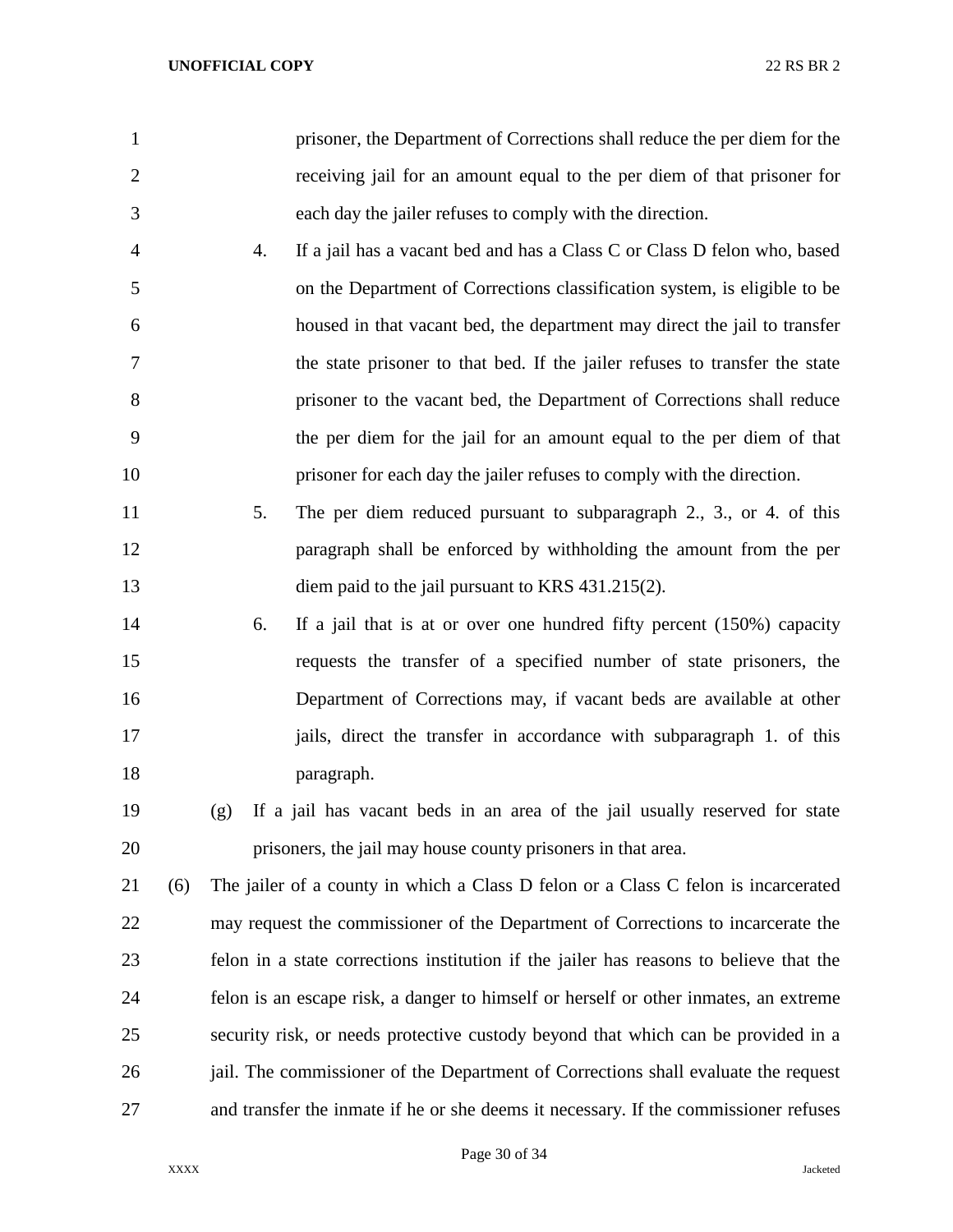to accept the felon inmate, and the Circuit Judge of the county that has jurisdiction of the offense charged is of the opinion that the felon cannot be safely kept in a jail, the Circuit Judge, with the consent of the Governor, may order the felon transferred to the custody of the Department of Corrections.

- (7) (a) Class D felons and Class C felons serving their time in a jail shall be considered state prisoners, and, except as provided in subsection (5)(f) of this section, the Department of Corrections shall pay the jail in which the prisoner is incarcerated a per diem amount determined according to KRS 431.215(2). For other state prisoners and parole violator prisoners, the per diem payments shall also begin on the date prescribed in KRS 431.215(2), except as provided 11 in subsection (5)(f) of this section.
- (b) 1. The per diem amount paid to the jail shall be increased by two dollars (\$2) per day of program attendance for those inmates enrolled in and attending evidence-based programs approved by the department and that do not require instructors to have completed any postsecondary education.
- 2. The per diem amount paid to the jail shall be increased by ten dollars (\$10) per day of program attendance for those inmates enrolled in and attending evidence-based programs approved by the department and that require instructors to have completed particular postsecondary courses.
- (c) Any amount beyond the base per diem paid under paragraph (a) of this subsection that is paid under a contract to the jail for an inmate's attendance at an evidence-based program shall be credited toward the ten dollars (\$10) increase in per diem required under paragraph (b) of this subsection.
- (8) State prisoners, excluding the Class D felons and Class C felons qualifying to serve time in jails, shall be transferred to the state institution within forty-five (45) days of final sentencing.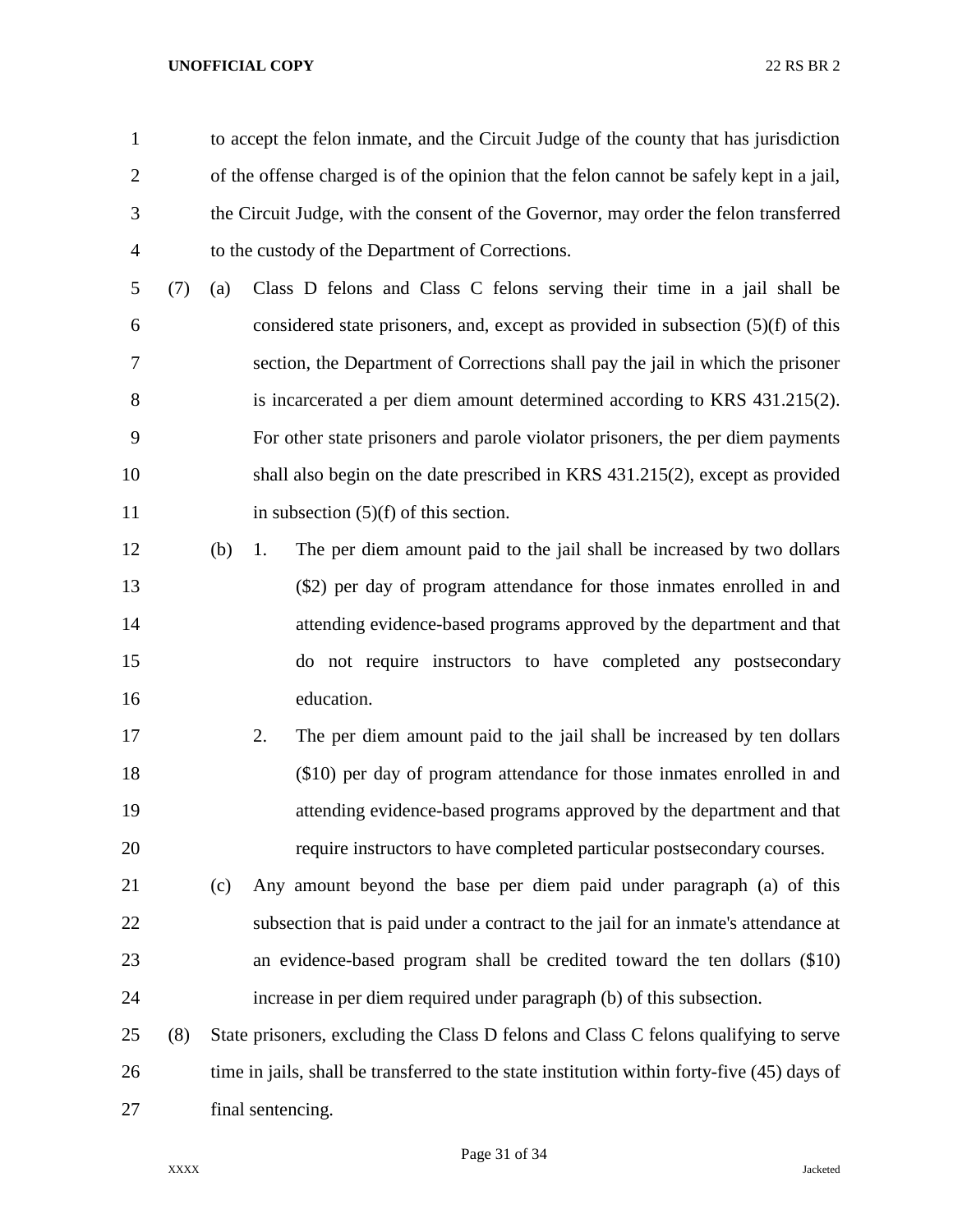- (9) (a) Class D felons eligible for placement in a jail may be permitted by the warden or jailer to participate in any approved community work program or other form of work release with the approval of the commissioner of the Department of Corrections.
- (b) The authority to release an inmate to work under this subsection may be exercised at any time during the inmate's sentence, including the period when the court has concurrent authority to permit work release pursuant to KRS 439.265.
- (c) The warden or jailer may require an inmate participating in the program to pay a fee to reimburse the warden or jailer for the cost of operating the community work program or any other work release program. The fee shall not exceed the lesser of fifty-five dollars (\$55) per week or twenty percent (20%) of the prisoner's weekly net pay earned from the community work program or work release participation. In addition, the inmate may be required to pay for any drug testing performed on the inmate as a requirement of the community work program or work release participation.
- (d) This subsection shall not apply to an inmate who:
- 18 1. Is not eligible for work release pursuant to KRS 197.140;
- 2. Has a maximum or close security classification as defined by administrative regulations promulgated by the Department of Corrections;
- 22 3. Is subject to the provisions of KRS 532.043; or
- 23 4. Is in a reentry center as defined in KRS 441.005.
- 24 Section 22. KRS 525.010 is amended to read as follows:
- The following definitions apply in this chapter unless the context otherwise requires:
- (1) "Desecrate" means defacing, damaging, polluting, or otherwise physically mistreating in a way that the actor knows will outrage the sensibilities of persons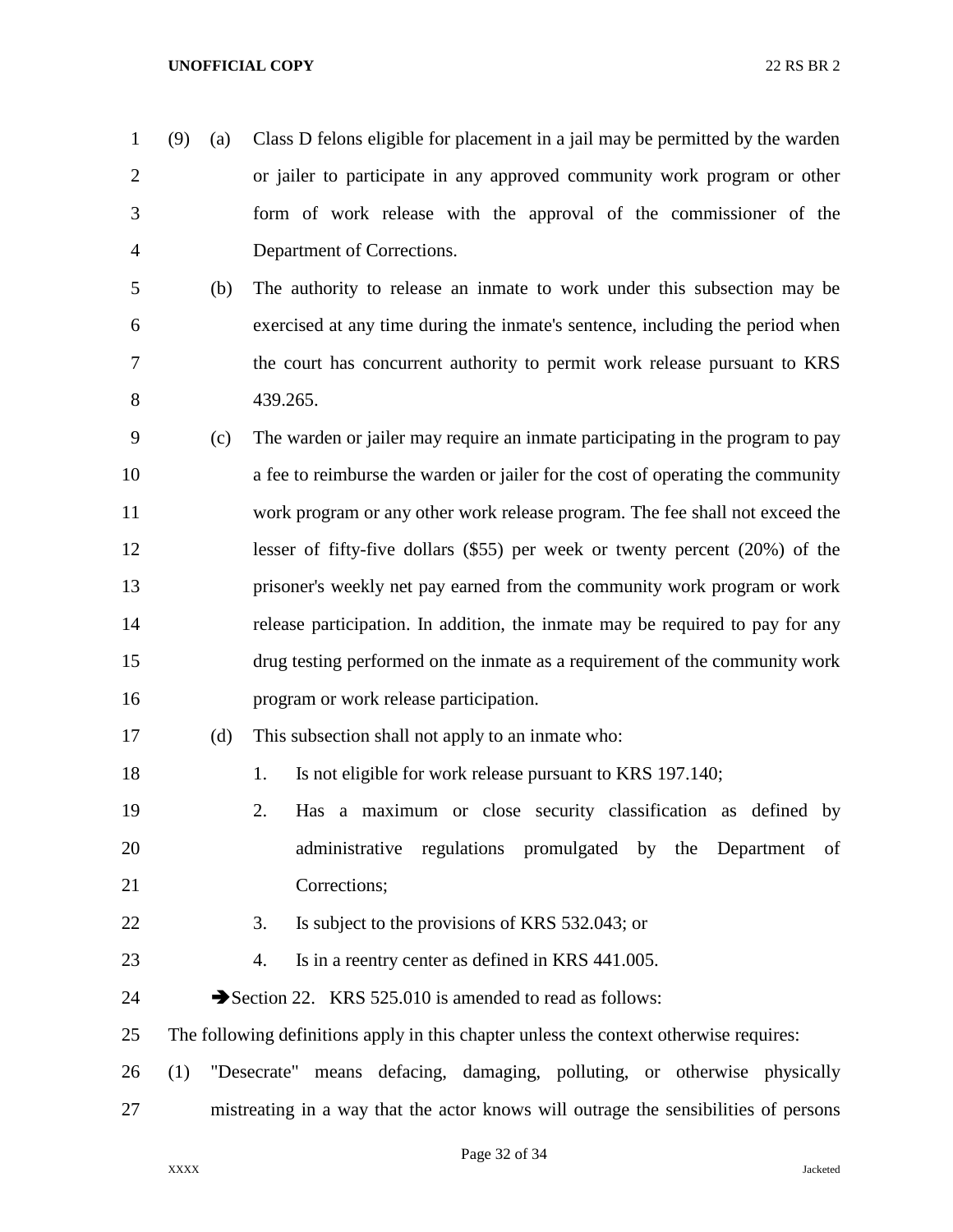1 likely to observe or discover his action.

(2) "Public" means affecting or likely to affect a substantial group of persons.

 (3) "Public place" means a place to which the public or a substantial group of persons has access and includes but is not limited to highways, transportation facilities, schools, places of amusements, parks, places of business, playgrounds, and hallways, lobbies, and other portions of apartment houses and hotels not constituting rooms or apartments designed for actual residence. An act is deemed to occur in a public place if it produces its offensive or proscribed consequences in a public place.

 (4) "Transportation facility" means any conveyance, premises, or place used for or in connection with public passenger transportation by air, railroad, motor vehicle, or any other method. It includes aircraft, watercraft, railroad cars, buses, and air, boat, railroad, and bus terminals and stations and all appurtenances thereto.

- (5) ["Riot" means a public disturbance involving an assemblage of five (5) or more persons which by tumultuous and violent conduct creates grave danger of damage or injury to property or persons or substantially obstructs law enforcement or other government function.
- 18  $(6)$   $\rightarrow$  "Service animal" includes a:
- (a) "Bomb detection dog," which means a dog that is trained to locate bombs or explosives by scent;
- (b) "Narcotic detection dog," which means a dog that is trained to locate narcotics 22 by scent;
- (c) "Patrol dog," which means a dog that is trained to protect a peace officer and to apprehend a person;
- (d) "Tracking dog," which means a dog that is trained to track and find a missing person, escaped inmate, or fleeing felon;
- (e) "Search and rescue dog," which means a dog that is trained to locate lost or